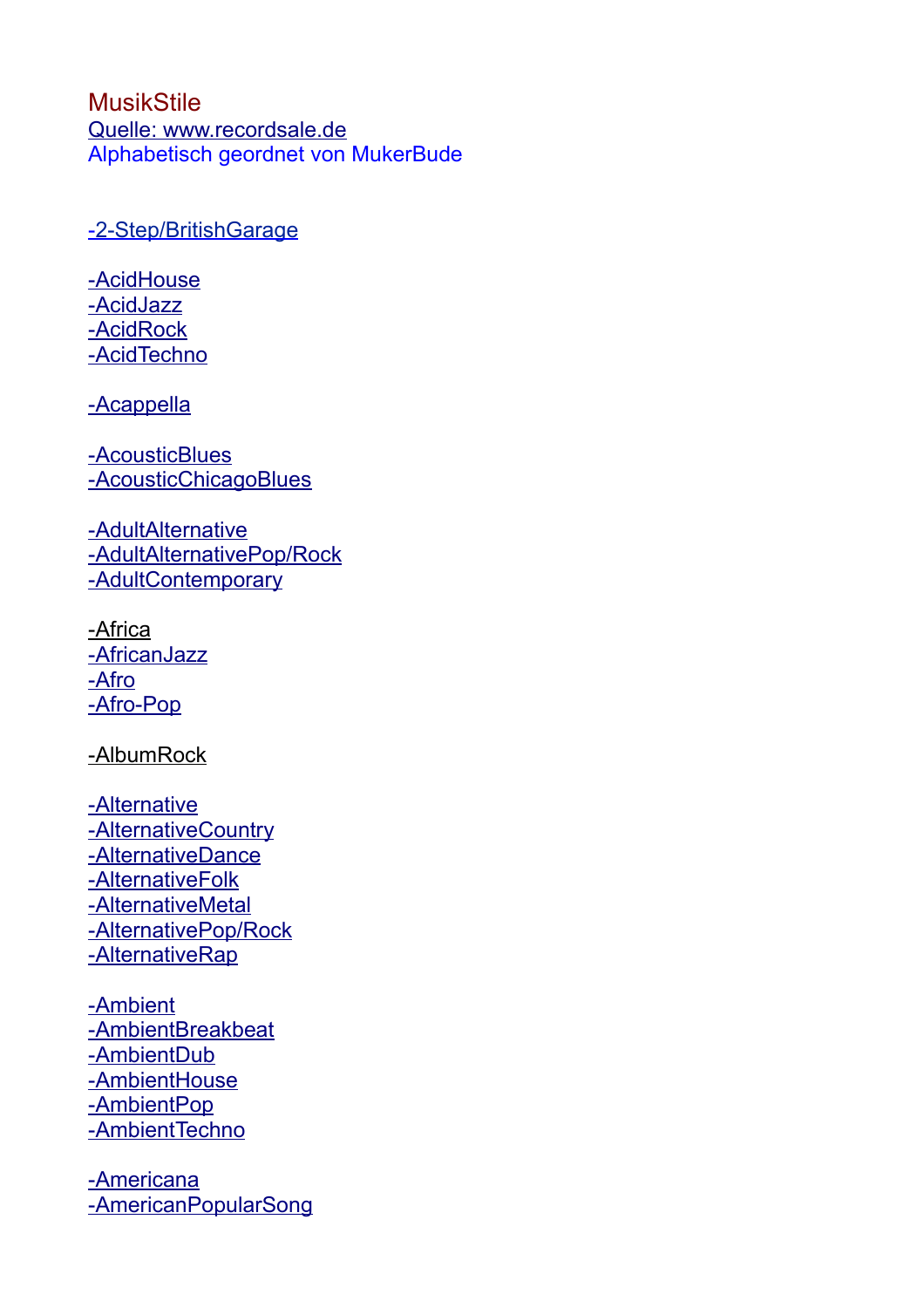[-](http://www.recordsale.de/ger/php/Search.php?media=all&styletext=Africa&style=181) [AmericanPunk](http://www.recordsale.de/ger/php/Search.php?media=all&styletext=American%20Punk&style=249)  [-](http://www.recordsale.de/ger/php/Search.php?media=all&styletext=Africa&style=181) [AmericanTradRock](http://www.recordsale.de/ger/php/Search.php?media=all&styletext=American%20Trad%20Rock&style=321)  [-](http://www.recordsale.de/ger/php/Search.php?media=all&styletext=Adult%20Alternative%20Pop/Rock&style=57)[AmericanUnderground](http://www.recordsale.de/ger/php/Search.php?media=all&styletext=American%20Underground&style=160)

-AMPopOrchestral -ArenaRock -Argentina -Asia [-AussieRock](http://www.recordsale.de/ger/php/Search.php?media=all&styletext=Aussie%20Rock&style=149)  [-](http://www.recordsale.de/ger/php/Search.php?media=all&styletext=Adult%20Alternative%20Pop/Rock&style=57) [Australia](http://www.recordsale.de/ger/php/Search.php?media=all&styletext=Australia&style=477)

 [-](http://www.recordsale.de/ger/php/Search.php?media=all&styletext=Adult%20Alternative%20Pop/Rock&style=57) [Avant](http://www.recordsale.de/ger/php/Search.php?media=all&styletext=Avant-Garde%20Jazz&style=473) [-Avant-Garde](http://www.recordsale.de/ger/php/Search.php?media=all&styletext=Avant-Garde&style=426) - Avntq

[- Ballads](http://www.recordsale.de/ger/php/Search.php?media=all&styletext=Ballads&style=240)

-Baroque -BaroquePop

 [- BassMusic](http://www.recordsale.de/ger/php/Search.php?media=all&styletext=Bass%20Music&style=900) -Beach -BeatPoetry

-BigBand  [-](http://www.recordsale.de/ger/php/Search.php?media=all&styletext=Big%20Band&style=237) [BigBeat](http://www.recordsale.de/ger/php/Search.php?media=all&styletext=Big%20Beat&style=415)

-BlackGospel -**Blaxploitation** 

-Blue-EyedSoul [-Blues](http://www.recordsale.de/ger/php/Search.php?media=all&styletext=Electric%20Chicago%20Blues&style=360) -Blues-Rock -BluesRevival -Blues-Spain

- [Boogie Woogie](http://www.recordsale.de/ger/php/Search.php?media=all&styletext=Boogie-Woogie&style=716)

 [-](http://www.recordsale.de/ger/php/Search.php?media=all&styletext=Beat%20Poetry&style=570) [Bop](http://www.recordsale.de/ger/php/Search.php?media=all&styletext=Bop&style=356)  [-](http://www.recordsale.de/ger/php/Search.php?media=all&styletext=British%20Folk-Rock&style=164) [Bolero](http://www.recordsale.de/ger/php/Search.php?media=all&styletext=Bolero&style=617) [-Boogaloo](http://www.recordsale.de/ger/php/Search.php?media=all&styletext=Boogaloo&style=944) -BoogieRock  [-](http://www.recordsale.de/ger/php/Search.php?media=all&styletext=British%20Folk-Rock&style=164) [BossaNova](http://www.recordsale.de/ger/php/Search.php?media=all&styletext=Bossa%20Nova&style=207)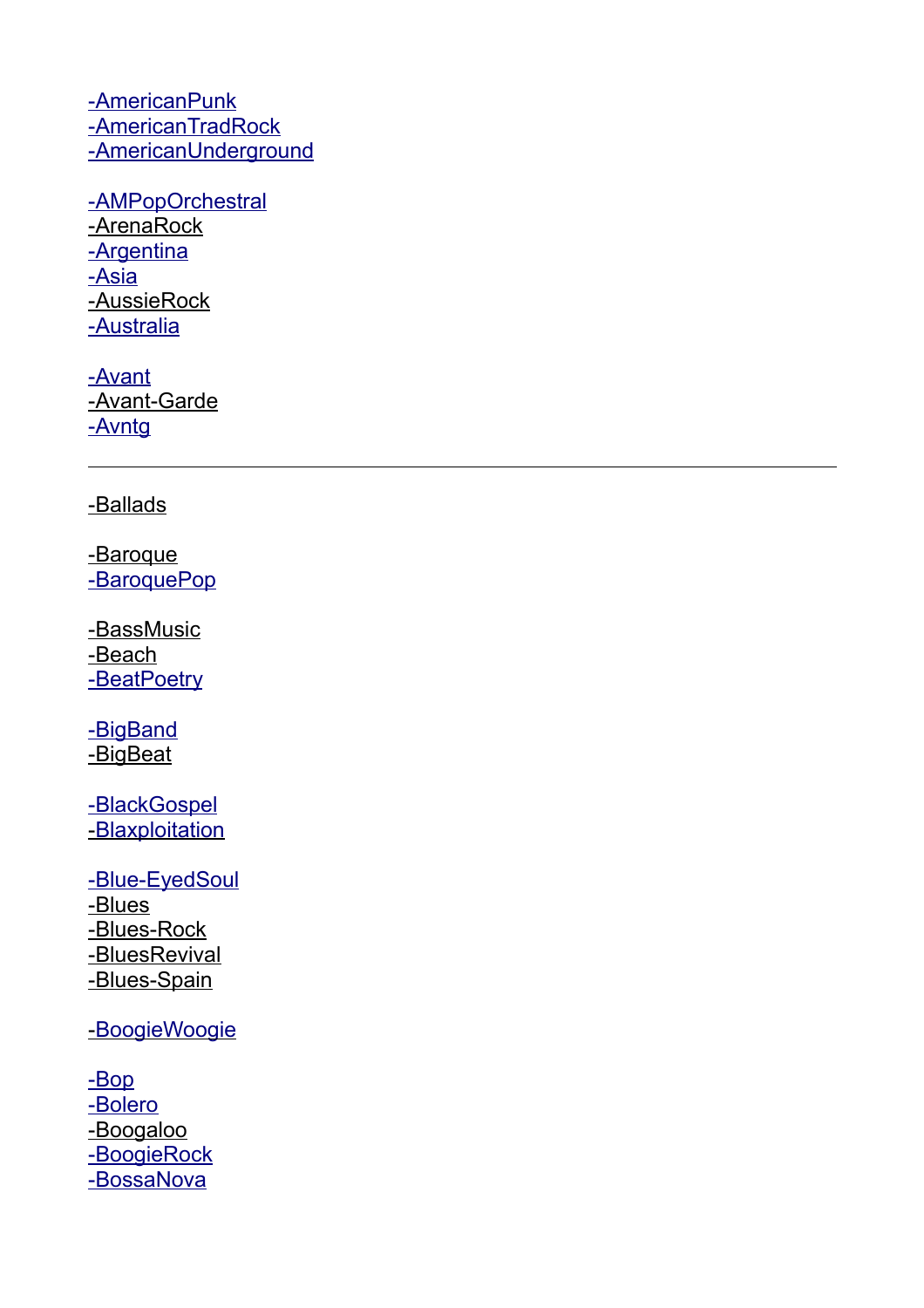[-](http://www.recordsale.de/ger/php/Search.php?media=all&styletext=Beach&style=954) [Brazil](http://www.recordsale.de/ger/php/Search.php?media=all&styletext=Brazil&style=205) [- BrazilianJazz](http://www.recordsale.de/ger/php/Search.php?media=all&styletext=Brazilian%20Jazz&style=204)  [-](http://www.recordsale.de/ger/php/Search.php?media=all&styletext=Beach&style=954) [BrazilianPop](http://www.recordsale.de/ger/php/Search.php?media=all&styletext=Brazilian%20Pop&style=206)

### [-](http://www.recordsale.de/ger/php/Search.php?media=all&styletext=British%20Folk-Rock&style=164) [BrillBuildingPop](http://www.recordsale.de/ger/php/Search.php?media=all&styletext=Brill%20Building%20Pop&style=299)

 [-](http://www.recordsale.de/ger/php/Search.php?media=all&styletext=Beat%20Poetry&style=570) [Britain](http://www.recordsale.de/ger/php/Search.php?media=all&styletext=Britain&style=329)  [-](http://www.recordsale.de/ger/php/Search.php?media=all&styletext=Beach&style=954) [BritishBlues](http://www.recordsale.de/ger/php/Search.php?media=all&styletext=British%20Blues&style=172) [- BritishDanceBands](http://www.recordsale.de/ger/php/Search.php?media=all&styletext=British%20Dance%20Bands&style=403) -BritishFolk - British Folk Rock - British Invasion  [-](http://www.recordsale.de/ger/php/Search.php?media=all&styletext=British%20Folk-Rock&style=164) [BritishMetal](http://www.recordsale.de/ger/php/Search.php?media=all&styletext=British%20Metal&style=247) -BritishPsychedelia  [-](http://www.recordsale.de/ger/php/Search.php?media=all&styletext=Bubblegum&style=325) [BritishPunk](http://www.recordsale.de/ger/php/Search.php?media=all&styletext=British%20Punk&style=675) -BritishRap -**BritishTradRock**  [-](http://www.recordsale.de/ger/php/Search.php?media=all&styletext=British%20Folk-Rock&style=164) [Britpop](http://www.recordsale.de/ger/php/Search.php?media=all&styletext=Britpop&style=257)

-BrokenBeat -Bubblegum

 $-C - 86$  $-C - 86$  $-C - 86$  [-](http://www.recordsale.de/ger/php/Search.php?media=all&styletext=C-86&style=542) [Cabaret](http://www.recordsale.de/ger/php/Search.php?media=all&styletext=Cabaret&style=355) [-Cajun](http://www.recordsale.de/ger/php/Search.php?media=all&styletext=Cajun&style=469)  [-](http://www.recordsale.de/ger/php/Search.php?media=all&styletext=Bubblegum&style=325) [Calypso](http://www.recordsale.de/ger/php/Search.php?media=all&styletext=Calypso&style=691) [- Canada](http://www.recordsale.de/ger/php/Search.php?media=all&styletext=Canada&style=639) - Canterbury Scene

-Caribbean - Caribbean Folk

-CastRecordings

[-CCM](http://www.recordsale.de/ger/php/Search.php?media=all&styletext=CCM&style=175) [-CCM](http://www.recordsale.de/ger/php/Search.php?media=all&styletext=Alternative%20CCM&style=820)

- [Celebrity](http://www.recordsale.de/ger/php/Search.php?media=all&styletext=Celebrity&style=291)

-Celtic  [-](http://www.recordsale.de/ger/php/Search.php?media=all&styletext=Bubblegum&style=325) [Celtic](http://www.recordsale.de/ger/php/Search.php?media=all&styletext=Celtic&style=313) - [CelticFolk](http://www.recordsale.de/ger/php/Search.php?media=all&styletext=Celtic%20Folk&style=397)  [-](http://www.recordsale.de/ger/php/Search.php?media=all&styletext=Celtic%20Folk&style=397) [CelticFusion](http://www.recordsale.de/ger/php/Search.php?media=all&styletext=Celtic%20Fusion&style=704) - Celtic Pop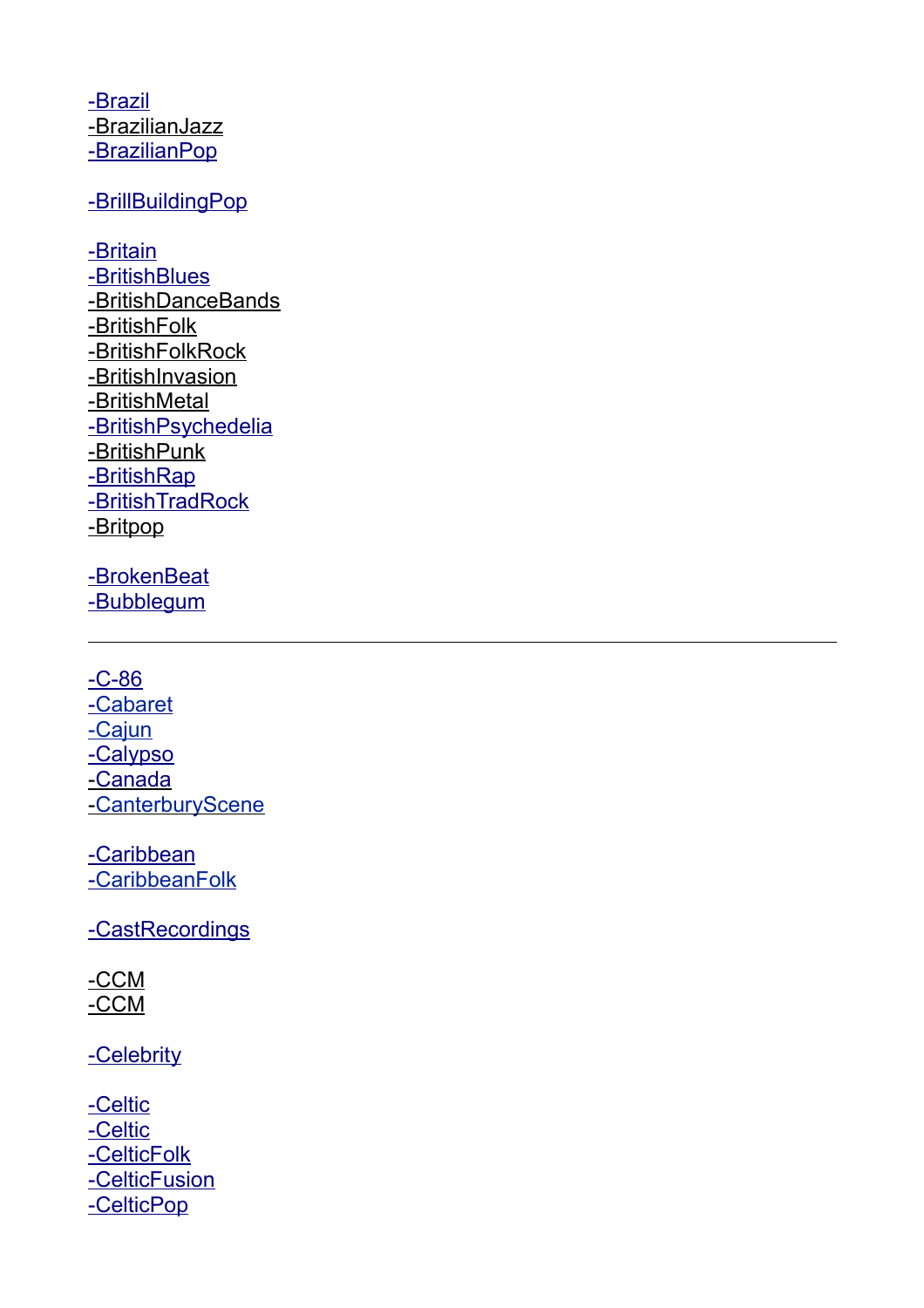#### - [CelticRock](http://www.recordsale.de/ger/php/Search.php?media=all&styletext=Celtic%20Rock&style=889)

- Chamber Jazz  [-](http://www.recordsale.de/ger/php/Search.php?media=all&styletext=Bubblegum&style=325) [ChamberMusic](http://www.recordsale.de/ger/php/Search.php?media=all&styletext=Chamber%20Music&style=571) - [ChamberPop](http://www.recordsale.de/ger/php/Search.php?media=all&styletext=Chamber%20Pop&style=667)  [-](http://www.recordsale.de/ger/php/Search.php?media=all&styletext=Bubblegum&style=325) [Chile](http://www.recordsale.de/ger/php/Search.php?media=all&styletext=Chile&style=579)  [-](http://www.recordsale.de/ger/php/Search.php?media=all&styletext=Bubblegum&style=325) [Choral](http://www.recordsale.de/ger/php/Search.php?media=all&styletext=Choral&style=642)

 [-](http://www.recordsale.de/ger/php/Search.php?media=all&styletext=Bubblegum&style=325) [ChicagoBlues](http://www.recordsale.de/ger/php/Search.php?media=all&styletext=Chicago%20Blues&style=535) -ChicagoSoul  [-](http://www.recordsale.de/ger/php/Search.php?media=all&styletext=Bubblegum&style=325) [Child](http://www.recordsale.de/ger/php/Search.php?media=all&styletext=Child&style=543)  [-](http://www.recordsale.de/ger/php/Search.php?media=all&styletext=Bubblegum&style=325) [Children'sFolk](http://www.recordsale.de/ger/php/Search.php?media=all&styletext=Children)  [-](http://www.recordsale.de/ger/php/Search.php?media=all&styletext=Bubblegum&style=325) [Christmas](http://www.recordsale.de/ger/php/Search.php?media=all&styletext=Christmas&style=508)

[-Class](http://www.recordsale.de/ger/php/Search.php?media=all&styletext=Class&style=165) [-Classic](http://www.recordsale.de/ger/php/Search.php?media=all&styletext=Classic%20Female%20Blues&style=358)  [-](http://www.recordsale.de/ger/php/Search.php?media=all&styletext=Classic%20Female%20Blues&style=358) [Classical](http://www.recordsale.de/ger/php/Search.php?media=all&styletext=Classical&style=456)  [-](http://www.recordsale.de/ger/php/Search.php?media=all&styletext=Bubblegum&style=325) [ClassicalCrossover](http://www.recordsale.de/ger/php/Search.php?media=all&styletext=Classical%20Crossover&style=490)  [-](http://www.recordsale.de/ger/php/Search.php?media=all&styletext=Bubblegum&style=325) [ClassicalPop](http://www.recordsale.de/ger/php/Search.php?media=all&styletext=Classical%20Pop&style=876) -ClassicJazz

-Club/Dance

 [-](http://www.recordsale.de/ger/php/Search.php?media=all&styletext=Bubblegum&style=325) [CollegeRock](http://www.recordsale.de/ger/php/Search.php?media=all&styletext=College%20Rock&style=300)

- [Comedy](http://www.recordsale.de/ger/php/Search.php?media=all&styletext=Comedy&style=351) [-ComedyRap](http://www.recordsale.de/ger/php/Search.php?media=all&styletext=Comedy%20Rap&style=788) - Comedy Rock  [-](http://www.recordsale.de/ger/php/Search.php?media=all&styletext=Bubblegum&style=325) [ComputerMusic](http://www.recordsale.de/ger/php/Search.php?media=all&styletext=Computer%20Music&style=386)

 [-](http://www.recordsale.de/ger/php/Search.php?media=all&styletext=Bubblegum&style=325) [ContemporaryBlues](http://www.recordsale.de/ger/php/Search.php?media=all&styletext=Contemporary%20Blues&style=462) [-ContemporaryCeltic](http://www.recordsale.de/ger/php/Search.php?media=all&styletext=Contemporary%20Celtic&style=367)  [-](http://www.recordsale.de/ger/php/Search.php?media=all&styletext=Bubblegum&style=325) [ContemporaryCountry](http://www.recordsale.de/ger/php/Search.php?media=all&styletext=Contemporary%20Country&style=668)  [-](http://www.recordsale.de/ger/php/Search.php?media=all&styletext=Bubblegum&style=325) [ContemporaryFolk](http://www.recordsale.de/ger/php/Search.php?media=all&styletext=Contemporary%20Folk&style=272)  [-](http://www.recordsale.de/ger/php/Search.php?media=all&styletext=Bubblegum&style=325)[ContemporaryGospel](http://www.recordsale.de/ger/php/Search.php?media=all&styletext=Contemporary%20Gospel&style=450)  [-](http://www.recordsale.de/ger/php/Search.php?media=all&styletext=Bubblegum&style=325)[ContemporaryInstrumental](http://www.recordsale.de/ger/php/Search.php?media=all&styletext=Contemporary%20Instrumental&style=368)  [-](http://www.recordsale.de/ger/php/Search.php?media=all&styletext=Club/Dance&style=39) [ContemporaryJazz](http://www.recordsale.de/ger/php/Search.php?media=all&styletext=Contemporary%20Jazz&style=51)  [-](http://www.recordsale.de/ger/php/Search.php?media=all&styletext=Club/Dance&style=39) [ContemporaryJazz](http://www.recordsale.de/ger/php/Search.php?media=all&styletext=Contemporary%20Jazz&style=51)  [-](http://www.recordsale.de/ger/php/Search.php?media=all&styletext=Bubblegum&style=325) [ContemporaryR&B](http://www.recordsale.de/ger/php/Search.php?media=all&styletext=Contemporary%20R&B&style=132)  [-](http://www.recordsale.de/ger/php/Search.php?media=all&styletext=Bubblegum&style=325)[ContemporaryReggae](http://www.recordsale.de/ger/php/Search.php?media=all&styletext=Contemporary%20Reggae&style=352)  [-](http://www.recordsale.de/ger/php/Search.php?media=all&styletext=Bubblegum&style=325)[ContemporarySinger/Songwriter](http://www.recordsale.de/ger/php/Search.php?media=all&styletext=Contemporary%20Singer/Songwriter&style=271)

 [-](http://www.recordsale.de/ger/php/Search.php?media=all&styletext=Contemporary%20Reggae&style=352) [ContinentalJazz](http://www.recordsale.de/ger/php/Search.php?media=all&styletext=Continental%20Jazz&style=862) -Cowboy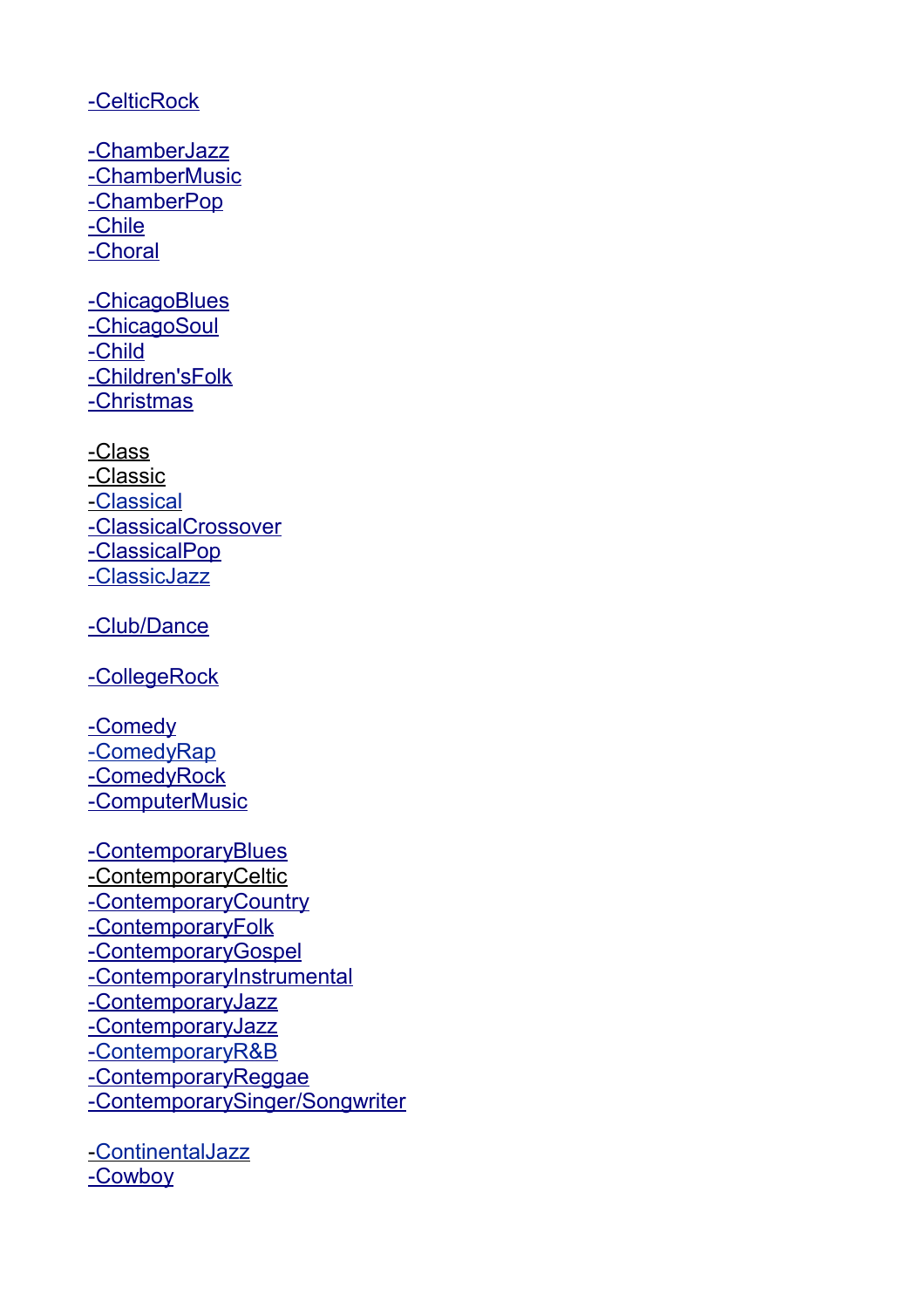-Country -Country -Country - Country Blues -CountryComedy -CountryGospel -Country Pop -Country Soul

-Creole [- CrossoverJazz](http://www.recordsale.de/ger/php/Search.php?media=all&styletext=Crossover%20Jazz&style=170)

 [-](http://www.recordsale.de/ger/php/Search.php?media=all&styletext=Bubblegum&style=325) [Cuba](http://www.recordsale.de/ger/php/Search.php?media=all&styletext=Cuba&style=619) [-CubanJazz](http://www.recordsale.de/ger/php/Search.php?media=all&styletext=Afro-Cuban%20Jazz&style=916)  [-](http://www.recordsale.de/ger/php/Search.php?media=all&styletext=Afro-Cuban%20Jazz&style=916) [CubanJazz](http://www.recordsale.de/ger/php/Search.php?media=all&styletext=Cuban%20Jazz&style=948) -CubanPop

[-Dance](http://www.recordsale.de/ger/php/Search.php?media=all&styletext=Industrial%20Dance&style=533) -Dance-PopElectronica [- Dancehall](http://www.recordsale.de/ger/php/Search.php?media=all&styletext=Dancehall&style=411)

 [-](http://www.recordsale.de/ger/php/Search.php?media=all&styletext=Dancehall&style=411) [DarkAmbient](http://www.recordsale.de/ger/php/Search.php?media=all&styletext=Dark%20Ambient&style=214)  [-](http://www.recordsale.de/ger/php/Search.php?media=all&styletext=Dancehall&style=411)[DeathMetal/BlackMetal](http://www.recordsale.de/ger/php/Search.php?media=all&styletext=Death%20Metal/Black%20Metal&style=576)

-DeepFunk [- DeepSoul](http://www.recordsale.de/ger/php/Search.php?media=all&styletext=Deep%20Soul&style=184)

[- DeltaBlues](http://www.recordsale.de/ger/php/Search.php?media=all&styletext=Delta%20Blues&style=480)

-DetroitBlues -DetroitRock [-DetroitTechno](http://www.recordsale.de/ger/php/Search.php?media=all&styletext=Detroit%20Techno&style=526)

 [-](http://www.recordsale.de/ger/php/Search.php?media=all&styletext=Detroit%20Rock&style=423) [DirtyRap](http://www.recordsale.de/ger/php/Search.php?media=all&styletext=Dirty%20Rap&style=803) -DirtySouth

[- Disco](http://www.recordsale.de/ger/php/Search.php?media=all&styletext=Disco&style=40)

 [- Dixieland](http://www.recordsale.de/ger/php/Search.php?media=all&styletext=Dixieland&style=402) [- DixielandRevival](http://www.recordsale.de/ger/php/Search.php?media=all&styletext=Dixieland%20Revival&style=819)

[- DooWop](http://www.recordsale.de/ger/php/Search.php?media=all&styletext=Doo%20Wop&style=460)

[- Downbeat](http://www.recordsale.de/ger/php/Search.php?media=all&styletext=Downbeat&style=658)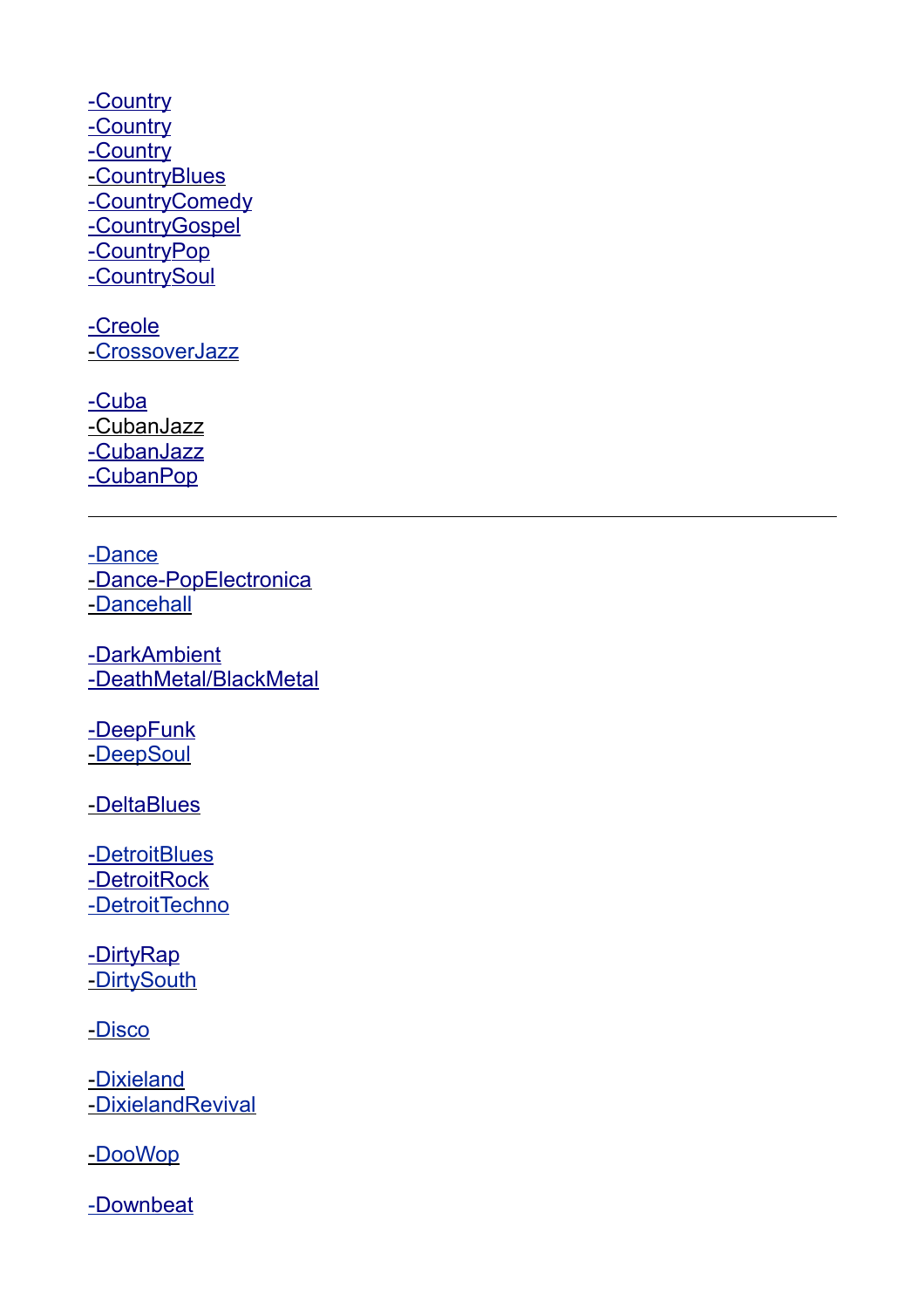[-Downtempo](http://www.recordsale.de/ger/php/Search.php?media=all&styletext=Downtempo&style=795)

-DreamPop

 [- Dub](http://www.recordsale.de/ger/php/Search.php?media=all&styletext=Dub&style=463) [-Dub](http://www.recordsale.de/ger/php/Search.php?media=all&styletext=Techno-Dub&style=779)

-EarlyCreative [- EarlyBritishPop/Rock](http://www.recordsale.de/ger/php/Search.php?media=all&styletext=Early%20British%20Pop/Rock&style=316)

-EastCoastBlues -EastCoastRap

-Easy -EasyListening [- EasyPop](http://www.recordsale.de/ger/php/Search.php?media=all&styletext=Easy%20Pop&style=440)

 [- ElectricBlues](http://www.recordsale.de/ger/php/Search.php?media=all&styletext=Electric%20Blues&style=261) -ElectricChicago [-ElectricDeltaBlues](http://www.recordsale.de/ger/php/Search.php?media=all&styletext=Electric%20Delta%20Blues&style=481)  [-](http://www.recordsale.de/ger/php/Search.php?media=all&styletext=Electric%20Delta%20Blues&style=481) [ElectricHarmonicaBlues](http://www.recordsale.de/ger/php/Search.php?media=all&styletext=Electric%20Harmonica%20Blues&style=733) [-ElectricMemphisBlues](http://www.recordsale.de/ger/php/Search.php?media=all&styletext=Electric%20Memphis%20Blues&style=924) [- ElectricTexasBlues](http://www.recordsale.de/ger/php/Search.php?media=all&styletext=Electric%20Texas%20Blues&style=275)

[-Electro](http://www.recordsale.de/ger/php/Search.php?media=all&styletext=Electro&style=430) -Electro - [Electronic](http://www.recordsale.de/ger/php/Search.php?media=all&styletext=Electronic&style=303)

[-England](http://www.recordsale.de/ger/php/Search.php?media=all&styletext=England&style=510)

[- FreeImprovisation](http://www.recordsale.de/ger/php/Search.php?media=all&styletext=Free%20Improvisation&style=498)

-Ethnic - Ethnic Fusion

-Euro-Dance [-Euro-Rock](http://www.recordsale.de/ger/php/Search.php?media=all&styletext=Euro-Rock&style=311) -Europe  [-](http://www.recordsale.de/ger/php/Search.php?media=all&styletext=Europe&style=331) [EuropeanFolk](http://www.recordsale.de/ger/php/Search.php?media=all&styletext=European%20Folk&style=436)

 [-](http://www.recordsale.de/ger/php/Search.php?media=all&styletext=Europe&style=331) [Exotica](http://www.recordsale.de/ger/php/Search.php?media=all&styletext=Exotica&style=903)

 [- Experimental](http://www.recordsale.de/ger/php/Search.php?media=all&styletext=Experimental&style=215) [-ExperimentalAmbient](http://www.recordsale.de/ger/php/Search.php?media=all&styletext=Experimental%20Ambient&style=212)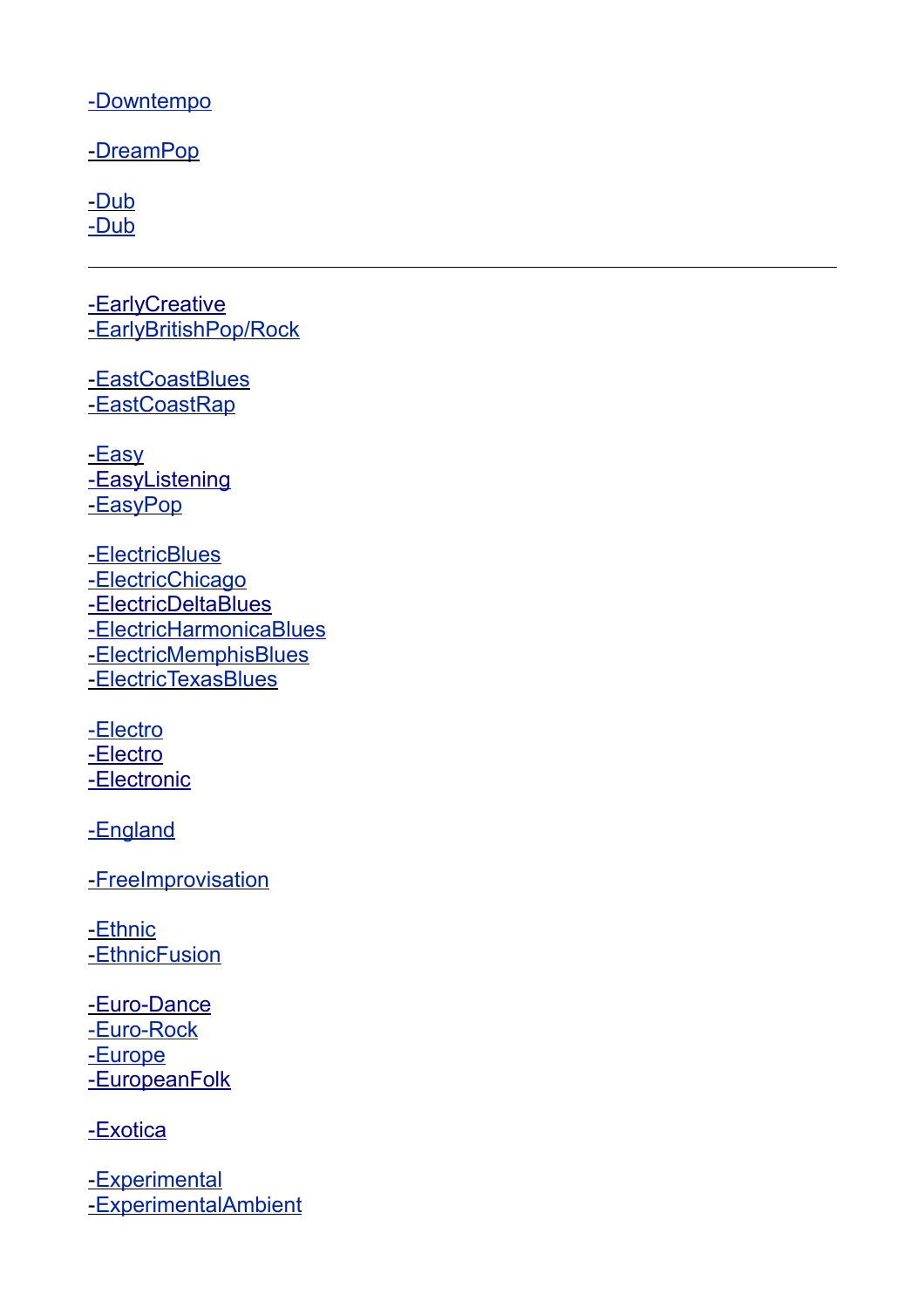[-ExperimentalBigBand](http://www.recordsale.de/ger/php/Search.php?media=all&styletext=Experimental%20Big%20Band&style=982)  [-](http://www.recordsale.de/ger/php/Search.php?media=all&styletext=Experimental%20Rock&style=213) [ExperimentalDub](http://www.recordsale.de/ger/php/Search.php?media=all&styletext=Experimental%20Dub&style=575)  [-](http://www.recordsale.de/ger/php/Search.php?media=all&styletext=Experimental%20Rock&style=213) [ExperimentalElectro](http://www.recordsale.de/ger/php/Search.php?media=all&styletext=Experimental%20Electro&style=644) -ExperimentalJungle [-ExperimentalRock](http://www.recordsale.de/ger/php/Search.php?media=all&styletext=Experimental%20Rock&style=213) - Experimental Techno

### [- Fado](http://www.recordsale.de/ger/php/Search.php?media=all&styletext=Fado&style=61)

[-FemaleBlues](http://www.recordsale.de/ger/php/Search.php?media=all&styletext=Classic%20Female%20Blues&style=358) -**FilmMusic** [-FingerPickedGuitar](http://www.recordsale.de/ger/php/Search.php?media=all&styletext=Finger-Picked%20Guitar&style=504)

[- Flamenco](http://www.recordsale.de/ger/php/Search.php?media=all&styletext=Flamenco&style=471)

 [- Folk](http://www.recordsale.de/ger/php/Search.php?media=all&styletext=Folk-Blues&style=566) [-Folk](http://www.recordsale.de/ger/php/Search.php?media=all&styletext=Country-Folk&style=584) [- Folk Jazz](http://www.recordsale.de/ger/php/Search.php?media=all&styletext=Folk-Jazz&style=489) - [Folk Pop](http://www.recordsale.de/ger/php/Search.php?media=all&styletext=Folk-Pop&style=447) [- Folk Rock](http://www.recordsale.de/ger/php/Search.php?media=all&styletext=Folk-Rock&style=227) [- FolkRevival](http://www.recordsale.de/ger/php/Search.php?media=all&styletext=Folk%20Revival&style=377) [- Folksongs](http://www.recordsale.de/ger/php/Search.php?media=all&styletext=Folksongs&style=376)

[- ForeignLanguageRock](http://www.recordsale.de/ger/php/Search.php?media=all&styletext=Foreign%20Language%20Rock&style=534)

[- France](http://www.recordsale.de/ger/php/Search.php?media=all&styletext=France&style=354)

 [- FreeFunk](http://www.recordsale.de/ger/php/Search.php?media=all&styletext=Free%20Funk&style=723) [- FreeJazz](http://www.recordsale.de/ger/php/Search.php?media=all&styletext=Free%20Jazz&style=310) -Freestyle

 [- FrenchPop](http://www.recordsale.de/ger/php/Search.php?media=all&styletext=French%20Pop&style=322) [- FrenchRock](http://www.recordsale.de/ger/php/Search.php?media=all&styletext=French%20Rock&style=817)

[-Funk](http://www.recordsale.de/ger/php/Search.php?media=all&styletext=Funk&style=193)  [-](http://www.recordsale.de/ger/php/Search.php?media=all&styletext=Funk&style=193) [FunkMetal](http://www.recordsale.de/ger/php/Search.php?media=all&styletext=Funk%20Metal&style=253) - Funky Breaks

[- Fusion](http://www.recordsale.de/ger/php/Search.php?media=all&styletext=Fusion&style=44)

-G-Funk [- GangstaRap](http://www.recordsale.de/ger/php/Search.php?media=all&styletext=Gangsta%20Rap&style=130)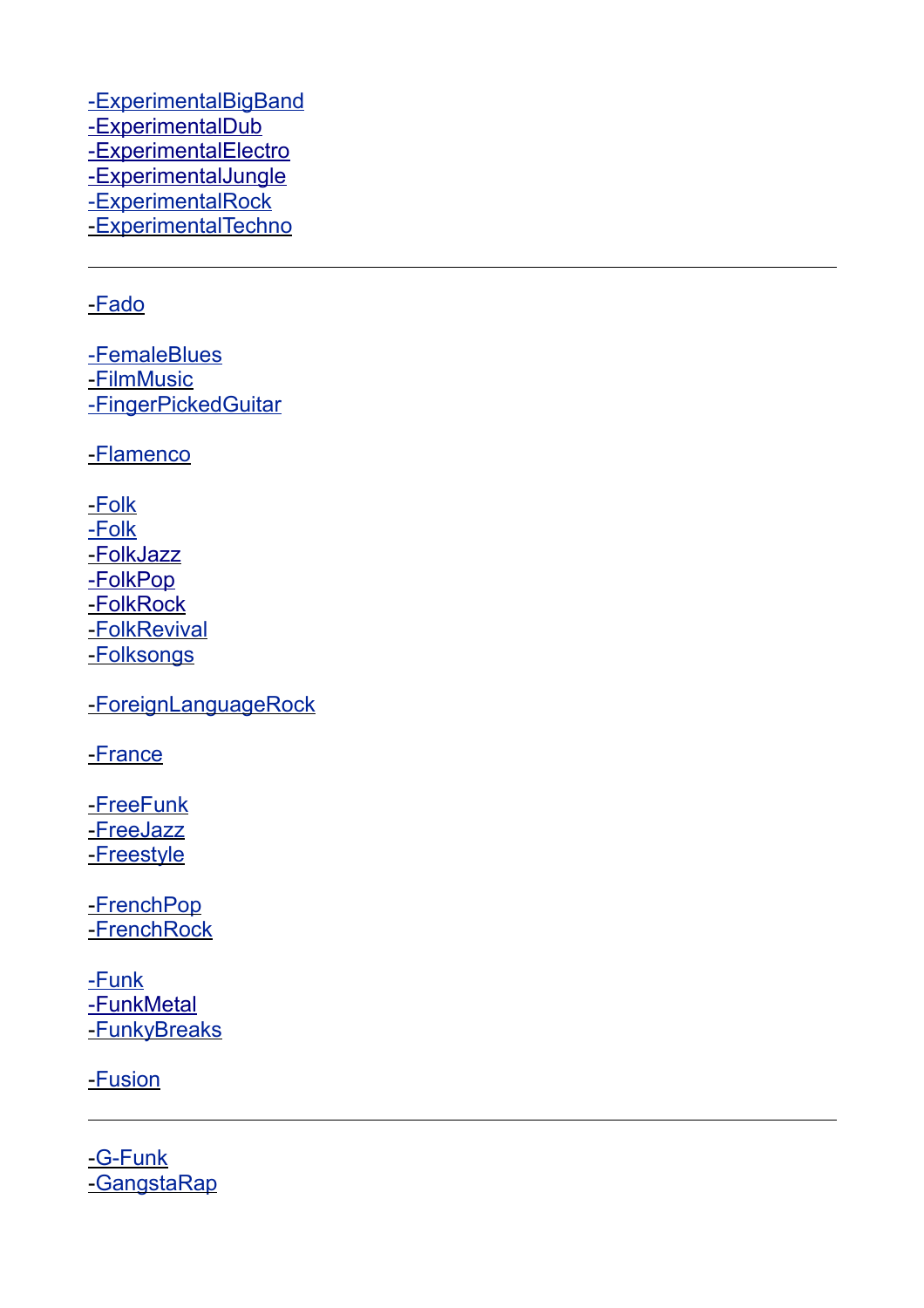[-Garage/House](http://www.recordsale.de/ger/php/Search.php?media=all&styletext=Garage/House&style=38)  [-](http://www.recordsale.de/ger/php/Search.php?media=all&styletext=Garage/House&style=38) [GaragePunk](http://www.recordsale.de/ger/php/Search.php?media=all&styletext=Garage%20Punk&style=682) -GarageRock

[-GardeJazz](http://www.recordsale.de/ger/php/Search.php?media=all&styletext=Avant-Garde%20Jazz&style=473)

[-Germany](http://www.recordsale.de/ger/php/Search.php?media=all&styletext=Germany&style=255)

-GirlGroup

 [-](http://www.recordsale.de/ger/php/Search.php?media=all&styletext=Garage/House&style=38) [GlamRock](http://www.recordsale.de/ger/php/Search.php?media=all&styletext=Glam%20Rock&style=293)

-Glitch -Glitter

 [-](http://www.recordsale.de/ger/php/Search.php?media=all&styletext=Garage/House&style=38) [GoldenAge](http://www.recordsale.de/ger/php/Search.php?media=all&styletext=Golden%20Age&style=223)

 [-](http://www.recordsale.de/ger/php/Search.php?media=all&styletext=Garage/House&style=38) [Gospel](http://www.recordsale.de/ger/php/Search.php?media=all&styletext=Gospel&style=176)

 [-](http://www.recordsale.de/ger/php/Search.php?media=all&styletext=Garage/House&style=38) [GothRock](http://www.recordsale.de/ger/php/Search.php?media=all&styletext=Goth%20Rock&style=66)

 [-](http://www.recordsale.de/ger/php/Search.php?media=all&styletext=Goth%20Rock&style=66) [Greece](http://www.recordsale.de/ger/php/Search.php?media=all&styletext=Greece&style=332)

-Grunge

- Guitar Virtuoso

-Gypsy

 [-](http://www.recordsale.de/ger/php/Search.php?media=all&styletext=Garage/House&style=38) [HairMetal](http://www.recordsale.de/ger/php/Search.php?media=all&styletext=Hair%20Metal&style=281)

-HappyHardcore

-HardBop -HardcorePunk [-HardcoreRap](http://www.recordsale.de/ger/php/Search.php?media=all&styletext=Hardcore%20Rap&style=129) -HardcoreTechno  [-](http://www.recordsale.de/ger/php/Search.php?media=all&styletext=Garage/House&style=38) [HardRock](http://www.recordsale.de/ger/php/Search.php?media=all&styletext=Hard%20Rock&style=64)

-HarmonyVocalGroup -Hawaii-Folk [- HeavyMetal](http://www.recordsale.de/ger/php/Search.php?media=all&styletext=Heavy%20Metal&style=63) [-HeartlandRock](http://www.recordsale.de/ger/php/Search.php?media=all&styletext=Heartland%20Rock&style=290)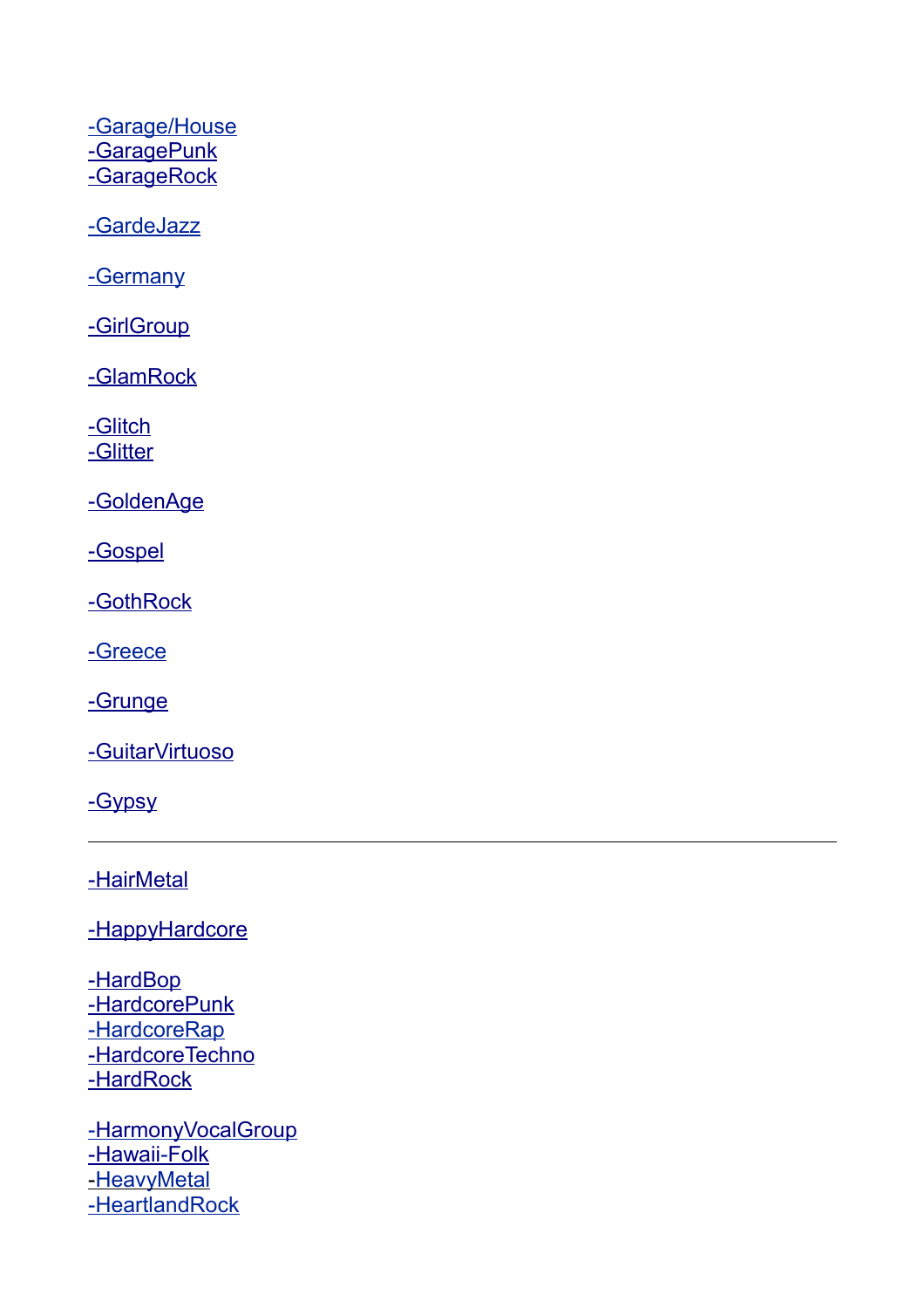$-Hi$ -Highlife -HipHop

-HonkyTonk

[-House](http://www.recordsale.de/ger/php/Search.php?media=all&styletext=House&style=125) [-House](http://www.recordsale.de/ger/php/Search.php?media=all&styletext=Jazz-House&style=190)

-Hungary

 [-](http://www.recordsale.de/ger/php/Search.php?media=all&styletext=Garage/House&style=38) [IDM](http://www.recordsale.de/ger/php/Search.php?media=all&styletext=IDM&style=189)

-India -IndianClassical

-IndieElectronic  [-](http://www.recordsale.de/ger/php/Search.php?media=all&styletext=India&style=548) [IndiePop](http://www.recordsale.de/ger/php/Search.php?media=all&styletext=Indie%20Pop&style=256)  [-](http://www.recordsale.de/ger/php/Search.php?media=all&styletext=Garage/House&style=38) [IndieRock](http://www.recordsale.de/ger/php/Search.php?media=all&styletext=Indie%20Rock&style=106)

[-Industrial](http://www.recordsale.de/ger/php/Search.php?media=all&styletext=Industrial&style=67) -IndustrialMetal

-Inspirational  [-](http://www.recordsale.de/ger/php/Search.php?media=all&styletext=Inspirational&style=692) [InstrumentalPop](http://www.recordsale.de/ger/php/Search.php?media=all&styletext=Instrumental%20Pop&style=211)  [-](http://www.recordsale.de/ger/php/Search.php?media=all&styletext=Garage/House&style=38) [InstrumentalRock](http://www.recordsale.de/ger/php/Search.php?media=all&styletext=Instrumental%20Rock&style=552) [-](http://www.recordsale.de/ger/php/Search.php?media=all&styletext=Garage/House&style=38) [Cool](http://www.recordsale.de/ger/php/Search.php?media=all&styletext=Cool&style=554)

-Illbient

[-Israel](http://www.recordsale.de/ger/php/Search.php?media=all&styletext=Israel&style=373)

[-Ireland](http://www.recordsale.de/ger/php/Search.php?media=all&styletext=Ireland&style=400) [- IrishFolk](http://www.recordsale.de/ger/php/Search.php?media=all&styletext=Irish%20Folk&style=399)

[-ItalianFolk](http://www.recordsale.de/ger/php/Search.php?media=all&styletext=Italian%20Folk&style=34) -ItalianPop

-Italy

[-Jamaica](http://www.recordsale.de/ger/php/Search.php?media=all&styletext=Jamaica&style=267)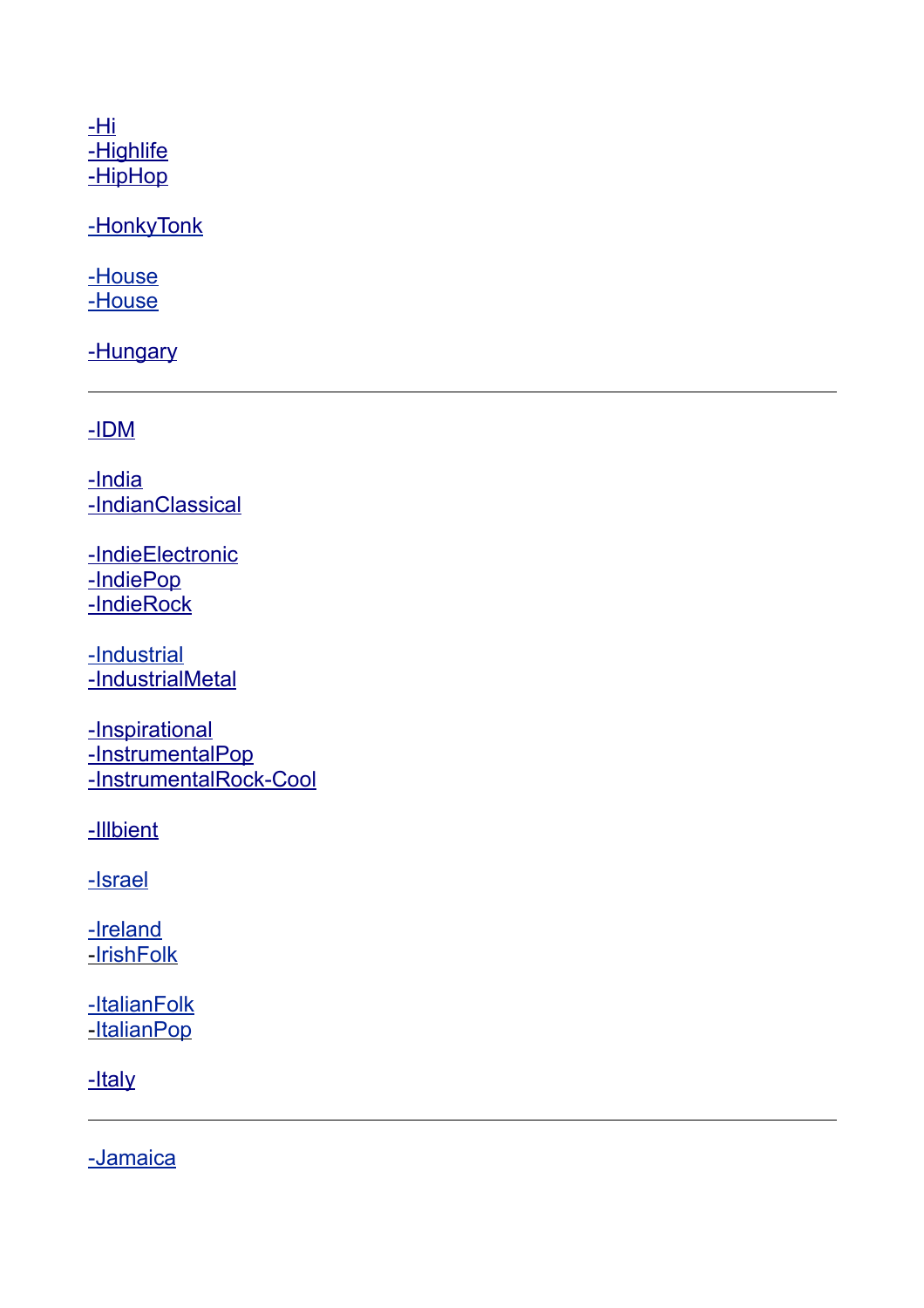[-](http://www.recordsale.de/ger/php/Search.php?media=all&styletext=Garage/House&style=38) [JamBands](http://www.recordsale.de/ger/php/Search.php?media=all&styletext=Jam%20Bands&style=234)

[-JanglePop](http://www.recordsale.de/ger/php/Search.php?media=all&styletext=Jangle%20Pop&style=216)

-Japan

 [-](http://www.recordsale.de/ger/php/Search.php?media=all&styletext=Garage/House&style=38) [Jazz](http://www.recordsale.de/ger/php/Search.php?media=all&styletext=Jazz&style=46)  [-](http://www.recordsale.de/ger/php/Search.php?media=all&styletext=Garage/House&style=38) [Jazz](http://www.recordsale.de/ger/php/Search.php?media=all&styletext=Jazz-House&style=190) -JazzBlues -JazzFunk  [-](http://www.recordsale.de/ger/php/Search.php?media=all&styletext=Jazz%20Blues&style=549) [JazzPop](http://www.recordsale.de/ger/php/Search.php?media=all&styletext=Jazz-Pop&style=246) -JazzRap  [-](http://www.recordsale.de/ger/php/Search.php?media=all&styletext=Garage/House&style=38) [Jazz Rock](http://www.recordsale.de/ger/php/Search.php?media=all&styletext=Jazz-Rock&style=43)

 [-](http://www.recordsale.de/ger/php/Search.php?media=all&styletext=Garage/House&style=38) [JesusRock](http://www.recordsale.de/ger/php/Search.php?media=all&styletext=Jesus%20Rock&style=517)

 [-](http://www.recordsale.de/ger/php/Search.php?media=all&styletext=Garage/House&style=38) [Jive](http://www.recordsale.de/ger/php/Search.php?media=all&styletext=Jive&style=1020)

- [JumpBlues](http://www.recordsale.de/ger/php/Search.php?media=all&styletext=Jump%20Blues&style=483)

 [-](http://www.recordsale.de/ger/php/Search.php?media=all&styletext=Jump%20Blues&style=483) [Jungle/Drum'NBass](http://www.recordsale.de/ger/php/Search.php?media=all&styletext=Jungle/Drum)

[-Kei](http://www.recordsale.de/ger/php/Search.php?media=all&styletext=Shibuya-Kei&style=464)

-KrautRock

 [-](http://www.recordsale.de/ger/php/Search.php?media=all&styletext=Garage/House&style=38) [L.A.Punk](http://www.recordsale.de/ger/php/Search.php?media=all&styletext=L.A.%20Punk&style=678)

 [-](http://www.recordsale.de/ger/php/Search.php?media=all&styletext=Garage/House&style=38) [Latin](http://www.recordsale.de/ger/php/Search.php?media=all&styletext=Latin&style=183)  [-](http://www.recordsale.de/ger/php/Search.php?media=all&styletext=Garage/House&style=38) [LatinContinuum](http://www.recordsale.de/ger/php/Search.php?media=all&styletext=Latin%20Continuum&style=163)  [-](http://www.recordsale.de/ger/php/Search.php?media=all&styletext=Latin%20Continuum&style=163) [LatinDance](http://www.recordsale.de/ger/php/Search.php?media=all&styletext=Latin%20Dance&style=589) -LatinFolk -LatinJazz -LatinPop -LatinRap -LatinSoul

-Left-FieldHouse

 [-](http://www.recordsale.de/ger/php/Search.php?media=all&styletext=Garage/House&style=38) [Lo-Fi](http://www.recordsale.de/ger/php/Search.php?media=all&styletext=Lo-Fi&style=231)

 [-](http://www.recordsale.de/ger/php/Search.php?media=all&styletext=Garage/House&style=38) [LouisianaBlues](http://www.recordsale.de/ger/php/Search.php?media=all&styletext=Louisiana%20Blues&style=794)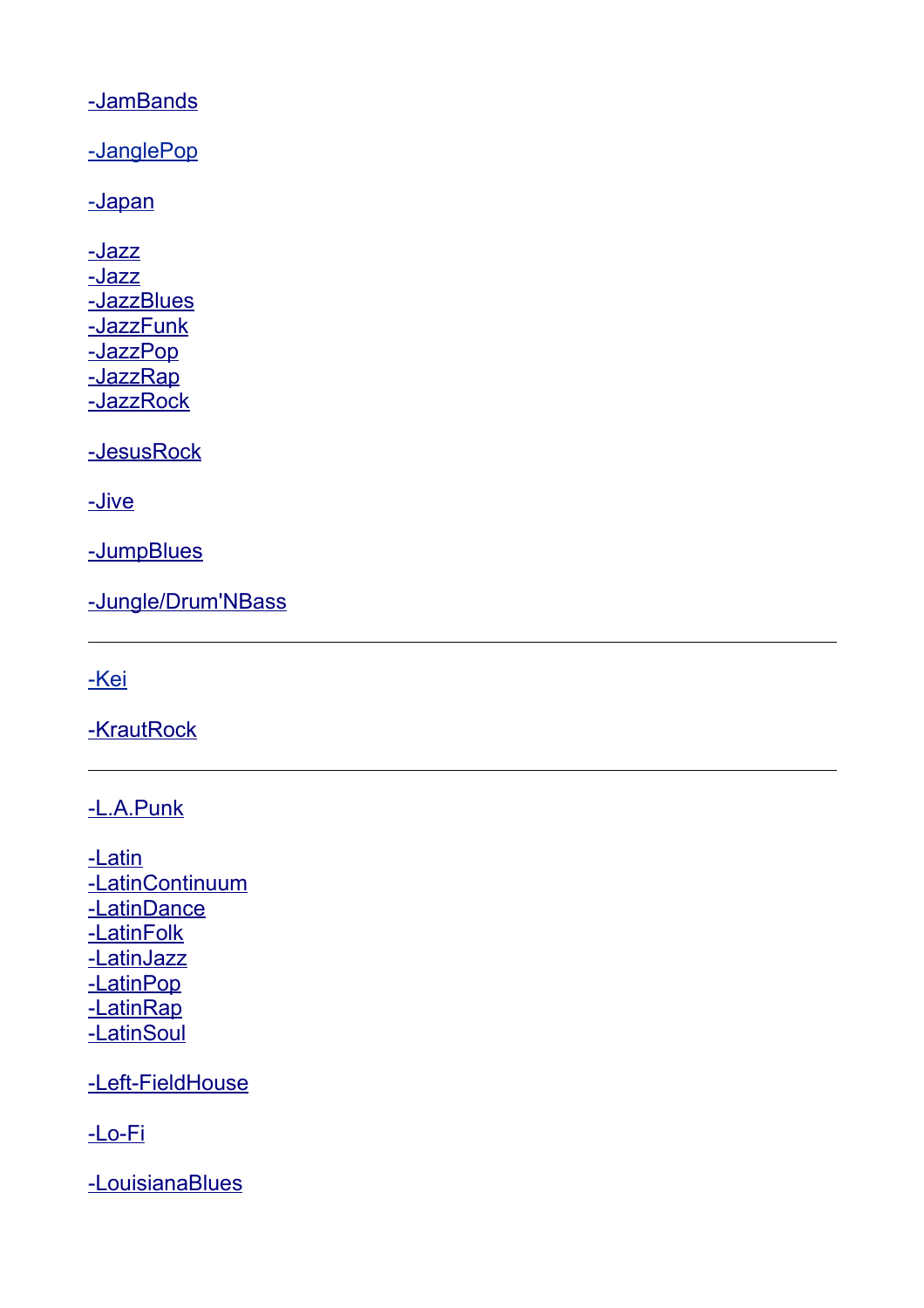-Lounge

-LoversRock

 [-](http://www.recordsale.de/ger/php/Search.php?media=all&styletext=Garage/House&style=38) [M-Base](http://www.recordsale.de/ger/php/Search.php?media=all&styletext=M-Base&style=287)

-Madchester

 [-](http://www.recordsale.de/ger/php/Search.php?media=all&styletext=Garage/House&style=38) [Mali](http://www.recordsale.de/ger/php/Search.php?media=all&styletext=Mali&style=610)

-MamboDrill'n'bass

 [-](http://www.recordsale.de/ger/php/Search.php?media=all&styletext=Garage/House&style=38) [MainstreamJazz](http://www.recordsale.de/ger/php/Search.php?media=all&styletext=Mainstream%20Jazz&style=560)

-MemphisBlues -MemphisSoul

-Merengue

-Merseybeat

[-Metal](http://www.recordsale.de/ger/php/Search.php?media=all&styletext=Rap-Metal&style=496)

 [-](http://www.recordsale.de/ger/php/Search.php?media=all&styletext=Garage/House&style=38) [Mexico](http://www.recordsale.de/ger/php/Search.php?media=all&styletext=Mexico&style=210)

-Microhouse

 [-](http://www.recordsale.de/ger/php/Search.php?media=all&styletext=Garage/House&style=38) [MiddleEast](http://www.recordsale.de/ger/php/Search.php?media=all&styletext=Middle%20East&style=372)

-Minimalism -MinimalTechno

-MixedMedia

[- Mod](http://www.recordsale.de/ger/php/Search.php?media=all&styletext=Mod&style=713)

[- ModalMusic](http://www.recordsale.de/ger/php/Search.php?media=all&styletext=Modal%20Music&style=431)

 [-](http://www.recordsale.de/ger/php/Search.php?media=all&styletext=Garage/House&style=38) [ModernAcousticBlues](http://www.recordsale.de/ger/php/Search.php?media=all&styletext=Modern%20Acoustic%20Blues&style=568) [-ModernComposition](http://www.recordsale.de/ger/php/Search.php?media=all&styletext=Modern%20Composition&style=304) -ModernCreative  [-](http://www.recordsale.de/ger/php/Search.php?media=all&styletext=Garage/House&style=38) [ModernElectricBlues](http://www.recordsale.de/ger/php/Search.php?media=all&styletext=Modern%20Electric%20Blues&style=196)  [-](http://www.recordsale.de/ger/php/Search.php?media=all&styletext=Garage/House&style=38)[ModernElectricChicagoBlues](http://www.recordsale.de/ger/php/Search.php?media=all&styletext=Modern%20Electric%20Chicago%20Blues&style=604)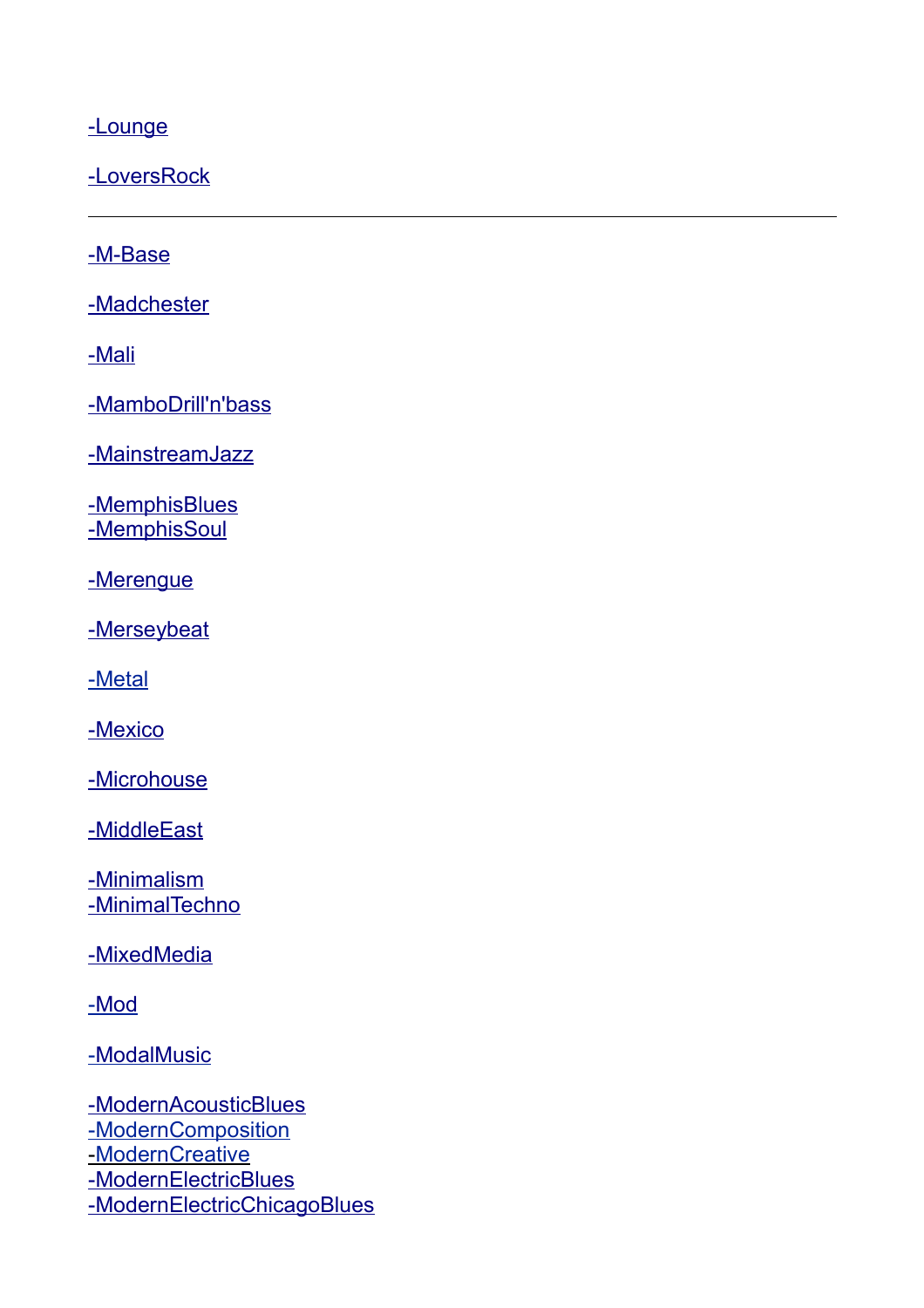[-](http://www.recordsale.de/ger/php/Search.php?media=all&styletext=Garage/House&style=38) [ModernElectricTexasBlues](http://www.recordsale.de/ger/php/Search.php?media=all&styletext=Modern%20Electric%20Texas%20Blues&style=476)

 [-](http://www.recordsale.de/ger/php/Search.php?media=all&styletext=Garage/House&style=38) [MoodMusic](http://www.recordsale.de/ger/php/Search.php?media=all&styletext=Mood%20Music&style=874)

 [-](http://www.recordsale.de/ger/php/Search.php?media=all&styletext=Mood%20Music&style=874) [ModRevival](http://www.recordsale.de/ger/php/Search.php?media=all&styletext=Mod%20Revival&style=671)

[- Motown](http://www.recordsale.de/ger/php/Search.php?media=all&styletext=Motown&style=335)

[- MovieThemes](http://www.recordsale.de/ger/php/Search.php?media=all&styletext=Movie%20Themes&style=724)

[- MPB](http://www.recordsale.de/ger/php/Search.php?media=all&styletext=MPB&style=646)

 [-](http://www.recordsale.de/ger/php/Search.php?media=all&styletext=Garage/House&style=38) [Musette](http://www.recordsale.de/ger/php/Search.php?media=all&styletext=Musette&style=539)

 [-](http://www.recordsale.de/ger/php/Search.php?media=all&styletext=Garage/House&style=38) [Musicals](http://www.recordsale.de/ger/php/Search.php?media=all&styletext=Musicals&style=177)

 [-](http://www.recordsale.de/ger/php/Search.php?media=all&styletext=Garage/House&style=38) [MusicalTheater](http://www.recordsale.de/ger/php/Search.php?media=all&styletext=Musical%20Theater&style=663)

# -NashvilleSound/Countrypolitan

 [-](http://www.recordsale.de/ger/php/Search.php?media=all&styletext=Madchester&style=564) [Nationalist](http://www.recordsale.de/ger/php/Search.php?media=all&styletext=Nationalist&style=458)

 [-](http://www.recordsale.de/ger/php/Search.php?media=all&styletext=Madchester&style=564) [Neo](http://www.recordsale.de/ger/php/Search.php?media=all&styletext=Neo-Soul&style=500)  [-](http://www.recordsale.de/ger/php/Search.php?media=all&styletext=Madchester&style=564) [Neo](http://www.recordsale.de/ger/php/Search.php?media=all&styletext=Neo-Traditional%20Folk&style=635)  [-](http://www.recordsale.de/ger/php/Search.php?media=all&styletext=Madchester&style=564) [Neo-Bop](http://www.recordsale.de/ger/php/Search.php?media=all&styletext=Neo-Bop&style=289)  [-](http://www.recordsale.de/ger/php/Search.php?media=all&styletext=Madchester&style=564) [NeoClassical](http://www.recordsale.de/ger/php/Search.php?media=all&styletext=Neo-Classical&style=306)  [-Neo ClassicalMetal](http://www.recordsale.de/ger/php/Search.php?media=all&styletext=Neo-Classical%20Metal&style=897) - Neo Electro -Neo-Glam -NeoProg -NeoPsychedelia

[-Netherlands](http://www.recordsale.de/ger/php/Search.php?media=all&styletext=Netherlands&style=389)

[-NewAge](http://www.recordsale.de/ger/php/Search.php?media=all&styletext=Newage&style=361) [-NewAge](http://www.recordsale.de/ger/php/Search.php?media=all&styletext=Celtic%20New%20Age&style=366) - New Age

 [- NewOrleansBlues](http://www.recordsale.de/ger/php/Search.php?media=all&styletext=New%20Orleans%20Blues&style=307) [- NewOrleansJazz](http://www.recordsale.de/ger/php/Search.php?media=all&styletext=New%20Orleans%20Jazz&style=286) [- NewOrleansR&B](http://www.recordsale.de/ger/php/Search.php?media=all&styletext=New%20Orleans%20R&B&style=277)

 [- NewRomantic](http://www.recordsale.de/ger/php/Search.php?media=all&styletext=New%20Romantic&style=141) [-NewJackSwing](http://www.recordsale.de/ger/php/Search.php?media=all&styletext=New%20Jack%20Swing&style=248)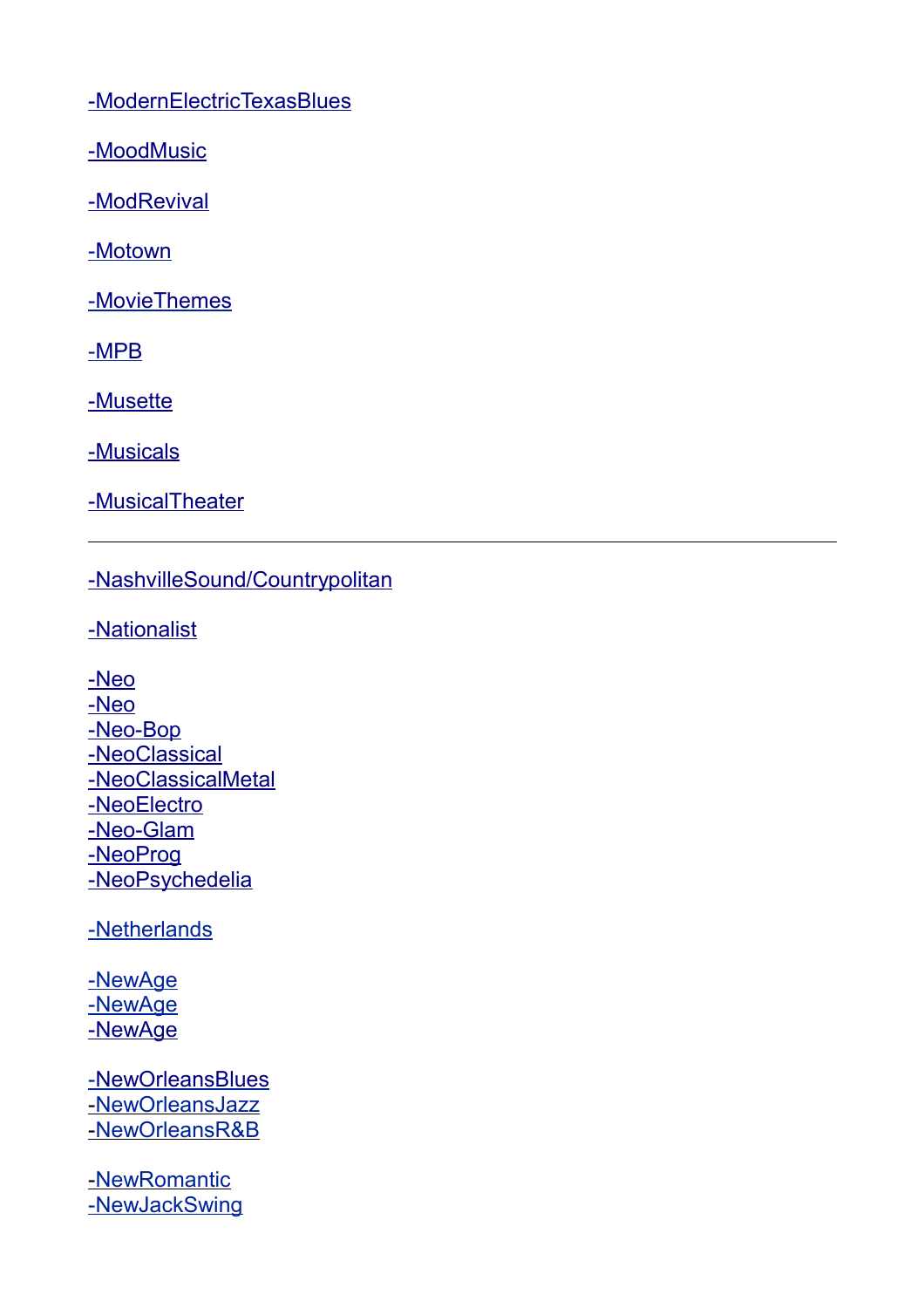[-](http://www.recordsale.de/ger/php/Search.php?media=all&styletext=Madchester&style=564) [NewWave](http://www.recordsale.de/ger/php/Search.php?media=all&styletext=New%20Wave&style=142)  [-](http://www.recordsale.de/ger/php/Search.php?media=all&styletext=Madchester&style=564)[NewWaveofBritishHeavyMetal](http://www.recordsale.de/ger/php/Search.php?media=all&styletext=New%20Wave%20of%20British%20Heavy%20Metal&style=405)

- New Zealand Rock

- New York Blues - New York Punk - New York Salsa

 [-](http://www.recordsale.de/ger/php/Search.php?media=all&styletext=Nostalgia&style=238) [Noise](http://www.recordsale.de/ger/php/Search.php?media=all&styletext=Noise&style=700)  [-](http://www.recordsale.de/ger/php/Search.php?media=all&styletext=Nostalgia&style=238) [NoisePop](http://www.recordsale.de/ger/php/Search.php?media=all&styletext=Noise%20Pop&style=659)  [-](http://www.recordsale.de/ger/php/Search.php?media=all&styletext=Nostalgia&style=238) [NoiseRock](http://www.recordsale.de/ger/php/Search.php?media=all&styletext=Noise-Rock&style=301)

[-Nostalgia](http://www.recordsale.de/ger/php/Search.php?media=all&styletext=Nostalgia&style=238)

[-NorthernSoul](http://www.recordsale.de/ger/php/Search.php?media=all&styletext=Northern%20Soul&style=711)

- [Novelty](http://www.recordsale.de/ger/php/Search.php?media=all&styletext=Novelty&style=279)

 [-](http://www.recordsale.de/ger/php/Search.php?media=all&styletext=Madchester&style=564) [NoWave](http://www.recordsale.de/ger/php/Search.php?media=all&styletext=No%20Wave&style=721)

[-NRG](http://www.recordsale.de/ger/php/Search.php?media=all&styletext=Hi-NRG&style=68)

- Nu Breaks

 [-](http://www.recordsale.de/ger/php/Search.php?media=all&styletext=Memphis%20Soul&style=725) [NuevaCancion](http://www.recordsale.de/ger/php/Search.php?media=all&styletext=Nueva%20Cancion&style=577)

 [-](http://www.recordsale.de/ger/php/Search.php?media=all&styletext=Nueva%20Cancion&style=577) [Obscuro](http://www.recordsale.de/ger/php/Search.php?media=all&styletext=Obscuro&style=645)

-OldSchoolRap

 $-$ Oi!

-OutlawCountry

-Opera

[-Oratories](http://www.recordsale.de/ger/php/Search.php?media=all&styletext=Oratories&style=455)

-OrchestralJazz  [-](http://www.recordsale.de/ger/php/Search.php?media=all&styletext=Nueva%20Cancion&style=577) [OrchestralPop](http://www.recordsale.de/ger/php/Search.php?media=all&styletext=Orchestral%20Pop&style=445)

 [-](http://www.recordsale.de/ger/php/Search.php?media=all&styletext=Nueva%20Cancion&style=577) [OriginalScore](http://www.recordsale.de/ger/php/Search.php?media=all&styletext=Original%20Score&style=364)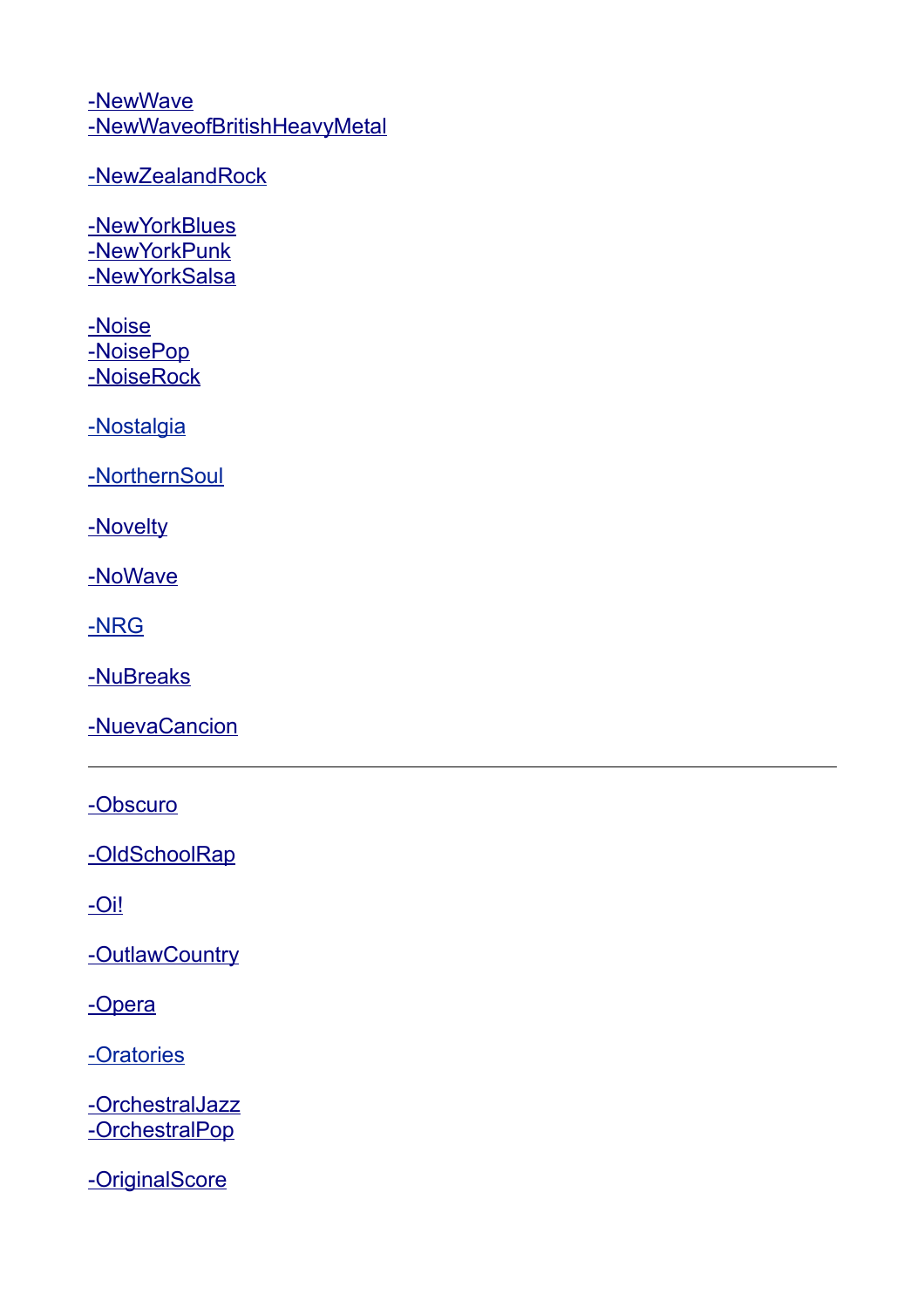[-](http://www.recordsale.de/ger/php/Search.php?media=all&styletext=Nueva%20Cancion&style=577) [PaisleyUnderground](http://www.recordsale.de/ger/php/Search.php?media=all&styletext=Paisley%20Underground&style=217)

-PartyRap -PartySoca

 [-](http://www.recordsale.de/ger/php/Search.php?media=all&styletext=Nueva%20Cancion&style=577) [PianoBlues](http://www.recordsale.de/ger/php/Search.php?media=all&styletext=Piano%20Blues&style=309)

- [PhillySoul](http://www.recordsale.de/ger/php/Search.php?media=all&styletext=Philly%20Soul&style=242)

-Poetry

 [-](http://www.recordsale.de/ger/php/Search.php?media=all&styletext=Nueva%20Cancion&style=577) [Pop](http://www.recordsale.de/ger/php/Search.php?media=all&styletext=Pop&style=53)  [-](http://www.recordsale.de/ger/php/Search.php?media=all&styletext=Pop&style=53) [Pop](http://www.recordsale.de/ger/php/Search.php?media=all&styletext=Euro-Pop&style=140) [-Pop](http://www.recordsale.de/ger/php/Search.php?media=all&styletext=Reggae-Pop&style=353) -PopIndustrial -**PopMetal** -PopRap [-PopRock](http://www.recordsale.de/ger/php/Search.php?media=all&styletext=Pop/Rock&style=55)  [-](http://www.recordsale.de/ger/php/Search.php?media=all&styletext=Traditional%20Pop&style=218) [Pop Soul](http://www.recordsale.de/ger/php/Search.php?media=all&styletext=Pop-Soul&style=334) -PopStandards [- PopUnderground](http://www.recordsale.de/ger/php/Search.php?media=all&styletext=Pop%20Underground&style=699)

 [- PoliticalFolk](http://www.recordsale.de/ger/php/Search.php?media=all&styletext=Political%20Folk&style=262) - Political Reggae [- PoliticalRap](http://www.recordsale.de/ger/php/Search.php?media=all&styletext=Political%20Rap&style=452)

 [- PostBop](http://www.recordsale.de/ger/php/Search.php?media=all&styletext=Post-Bop&style=171)  [-](http://www.recordsale.de/ger/php/Search.php?media=all&styletext=Nueva%20Cancion&style=577) [PostGrunge](http://www.recordsale.de/ger/php/Search.php?media=all&styletext=Post-Grunge&style=58) [-PostHardcore](http://www.recordsale.de/ger/php/Search.php?media=all&styletext=Post-Hardcore&style=669) -PostPunk -PostRockExperimental

- [PowerPop](http://www.recordsale.de/ger/php/Search.php?media=all&styletext=Power%20Pop&style=285)  [-](http://www.recordsale.de/ger/php/Search.php?media=all&styletext=Nueva%20Cancion&style=577) [PowerMetal](http://www.recordsale.de/ger/php/Search.php?media=all&styletext=Power%20Metal&style=559)

[- PrewarBlues](http://www.recordsale.de/ger/php/Search.php?media=all&styletext=Prewar%20Blues&style=883)

 [- Prog](http://www.recordsale.de/ger/php/Search.php?media=all&styletext=Prog-Rock/Art%20Rock&style=56) [-ProgressiveBigBand](http://www.recordsale.de/ger/php/Search.php?media=all&styletext=Progressive%20Big%20Band&style=348)  [-](http://www.recordsale.de/ger/php/Search.php?media=all&styletext=Progressive%20Big%20Band&style=348) [ProgressiveBluegrass](http://www.recordsale.de/ger/php/Search.php?media=all&styletext=Progressive%20Bluegrass&style=708) [- ProgressiveCountry](http://www.recordsale.de/ger/php/Search.php?media=all&styletext=Progressive%20Country&style=502) [-ProgressiveElectronic](http://www.recordsale.de/ger/php/Search.php?media=all&styletext=Progressive%20Electronic&style=472) - Progressive Folk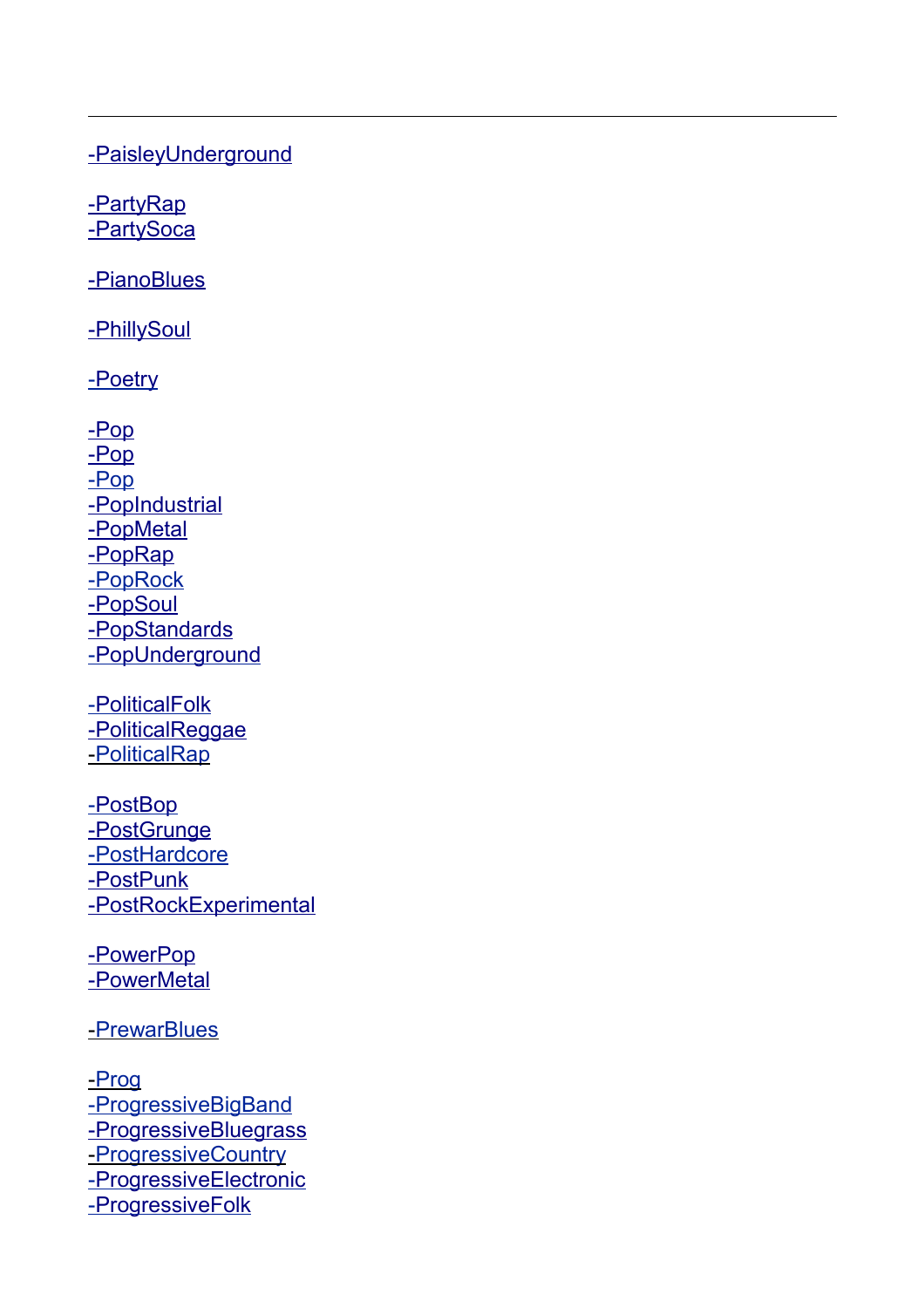[-ProgressiveHouse](http://www.recordsale.de/ger/php/Search.php?media=all&styletext=Progressive%20House&style=379) - Progressive Metal - Progressive Trance

#### [-](http://www.recordsale.de/ger/php/Search.php?media=all&styletext=Nueva%20Cancion&style=577) [Proto-Punk](http://www.recordsale.de/ger/php/Search.php?media=all&styletext=Proto-Punk&style=324)

[- Psychedelic](http://www.recordsale.de/ger/php/Search.php?media=all&styletext=Psychedelic&style=229) - Psychedelic Pop [-PsychedelicSoul](http://www.recordsale.de/ger/php/Search.php?media=all&styletext=Psychedelic%20Soul&style=413)

-**PubRock** 

[-Punk](http://www.recordsale.de/ger/php/Search.php?media=all&styletext=Punk&style=251) [-Punk](http://www.recordsale.de/ger/php/Search.php?media=all&styletext=Ska-Punk&style=815) - [PunkMetal](http://www.recordsale.de/ger/php/Search.php?media=all&styletext=Punk%20Metal&style=161) - [Punk Pop](http://www.recordsale.de/ger/php/Search.php?media=all&styletext=Punk-Pop&style=614) [- PunkRevival](http://www.recordsale.de/ger/php/Search.php?media=all&styletext=Punk%20Revival&style=252)

# - [QuietStorm](http://www.recordsale.de/ger/php/Search.php?media=all&styletext=Quiet%20Storm&style=186)

 [-](http://www.recordsale.de/ger/php/Search.php?media=all&styletext=Nueva%20Cancion&style=577) [R&B](http://www.recordsale.de/ger/php/Search.php?media=all&styletext=R&B&style=198)

-Ragga

-Ragtime

[-Rap](http://www.recordsale.de/ger/php/Search.php?media=all&styletext=Rap&style=131) -Rap -RapRock

 [-](http://www.recordsale.de/ger/php/Search.php?media=all&styletext=Nueva%20Cancion&style=577) [Rave](http://www.recordsale.de/ger/php/Search.php?media=all&styletext=Rave&style=123)

-Reggae -Reggae

- [Retro Soul](http://www.recordsale.de/ger/php/Search.php?media=all&styletext=Retro-Soul&style=273) -RetroSwing

[-Rock](http://www.recordsale.de/ger/php/Search.php?media=all&styletext=Rock&style=41) [-Rock](http://www.recordsale.de/ger/php/Search.php?media=all&styletext=Country-Rock&style=263) [-Rock](http://www.recordsale.de/ger/php/Search.php?media=all&styletext=Alternative%20Country-Rock&style=607)  [-](http://www.recordsale.de/ger/php/Search.php?media=all&styletext=Nueva%20Cancion&style=577) [Rock&Roll](http://www.recordsale.de/ger/php/Search.php?media=all&styletext=Rock%20&%20Roll&style=174)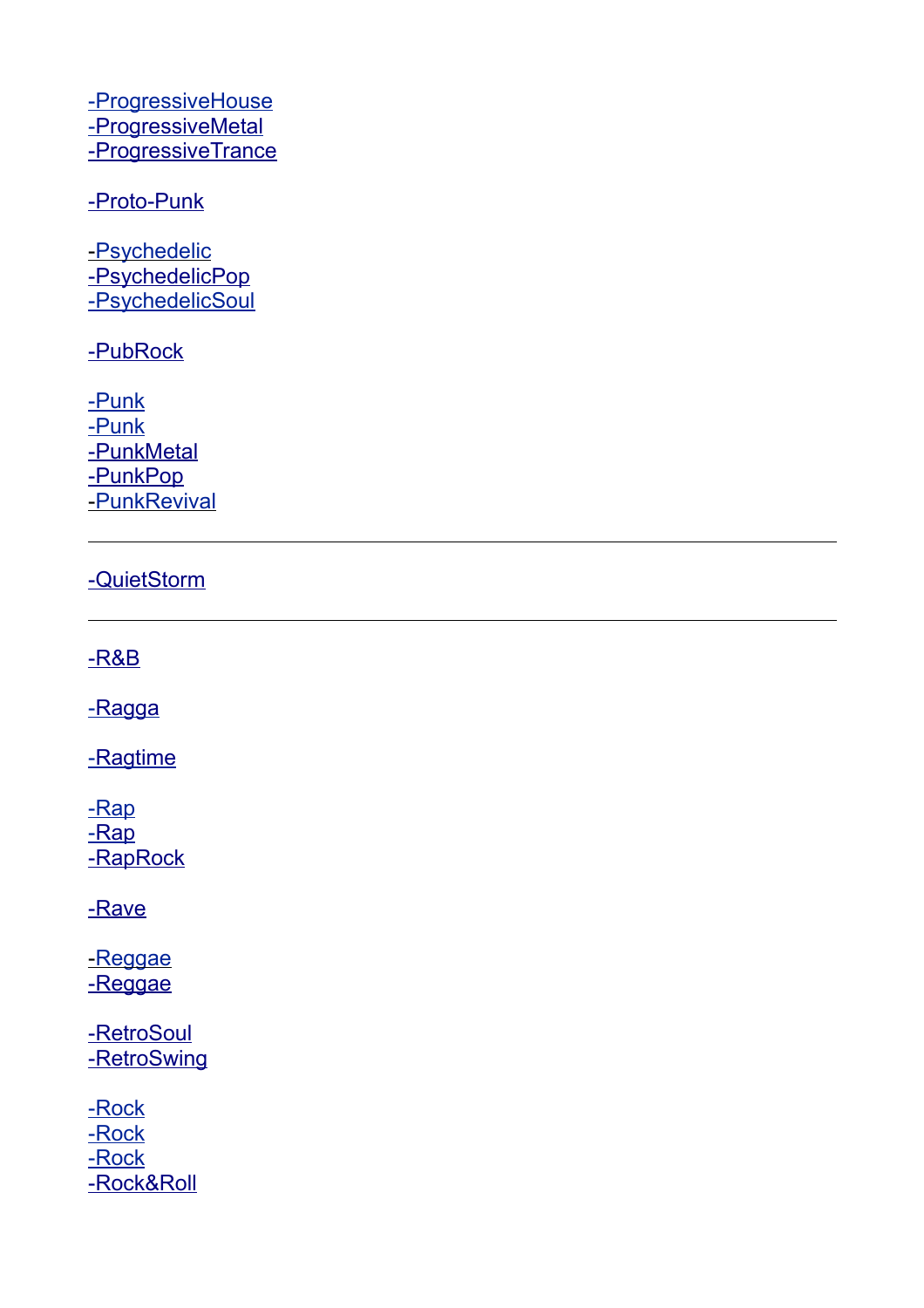[-Rock/ArtRock](http://www.recordsale.de/ger/php/Search.php?media=all&styletext=Prog-Rock/Art%20Rock&style=56) -Rockabilly - Rockabilly Revival

- Rocken Español -Rocksteady

- [Romantic](http://www.recordsale.de/ger/php/Search.php?media=all&styletext=Romantic&style=388)

[-RootsReggae](http://www.recordsale.de/ger/php/Search.php?media=all&styletext=Roots%20Reggae&style=265)  [-](http://www.recordsale.de/ger/php/Search.php?media=all&styletext=Nueva%20Cancion&style=577) [RootsRock](http://www.recordsale.de/ger/php/Search.php?media=all&styletext=Roots%20Rock&style=314)

 [-](http://www.recordsale.de/ger/php/Search.php?media=all&styletext=Nueva%20Cancion&style=577) [Sadcore](http://www.recordsale.de/ger/php/Search.php?media=all&styletext=Sadcore&style=809)

[-Sahel](http://www.recordsale.de/ger/php/Search.php?media=all&styletext=Sahel&style=609)

 [-](http://www.recordsale.de/ger/php/Search.php?media=all&styletext=Synth%20Pop&style=143) [Salsa](http://www.recordsale.de/ger/php/Search.php?media=all&styletext=Salsa&style=766)

 [-](http://www.recordsale.de/ger/php/Search.php?media=all&styletext=Synth%20Pop&style=143) [Scotland](http://www.recordsale.de/ger/php/Search.php?media=all&styletext=Scotland&style=378)

[- Shibuya](http://www.recordsale.de/ger/php/Search.php?media=all&styletext=Shibuya-Kei&style=464)

[-Shoegaze](http://www.recordsale.de/ger/php/Search.php?media=all&styletext=Shoegaze&style=169)

 [-](http://www.recordsale.de/ger/php/Search.php?media=all&styletext=Nueva%20Cancion&style=577) [ShowTunes](http://www.recordsale.de/ger/php/Search.php?media=all&styletext=Show%20Tunes&style=178)

[-Singer/Songwriter](http://www.recordsale.de/ger/php/Search.php?media=all&styletext=Singer/Songwriter&style=60)

-Ska -Ska - [SkaRevival](http://www.recordsale.de/ger/php/Search.php?media=all&styletext=Ska%20Revival&style=591)

 [-](http://www.recordsale.de/ger/php/Search.php?media=all&styletext=Nueva%20Cancion&style=577) [Skiffle](http://www.recordsale.de/ger/php/Search.php?media=all&styletext=Skiffle&style=674)

 [-](http://www.recordsale.de/ger/php/Search.php?media=all&styletext=Nueva%20Cancion&style=577) [SlideGuitarBlues](http://www.recordsale.de/ger/php/Search.php?media=all&styletext=Slide%20Guitar%20Blues&style=359)

 [-](http://www.recordsale.de/ger/php/Search.php?media=all&styletext=Nueva%20Cancion&style=577) [Slowcore](http://www.recordsale.de/ger/php/Search.php?media=all&styletext=Slowcore&style=810)

[-SmoothJazz](http://www.recordsale.de/ger/php/Search.php?media=all&styletext=Smooth%20Jazz&style=418) -SmoothReggae  [-](http://www.recordsale.de/ger/php/Search.php?media=all&styletext=Nueva%20Cancion&style=577) [SmoothSoul](http://www.recordsale.de/ger/php/Search.php?media=all&styletext=Smooth%20Soul&style=222)

 [-](http://www.recordsale.de/ger/php/Search.php?media=all&styletext=Nueva%20Cancion&style=577) [Soca](http://www.recordsale.de/ger/php/Search.php?media=all&styletext=Soca&style=412)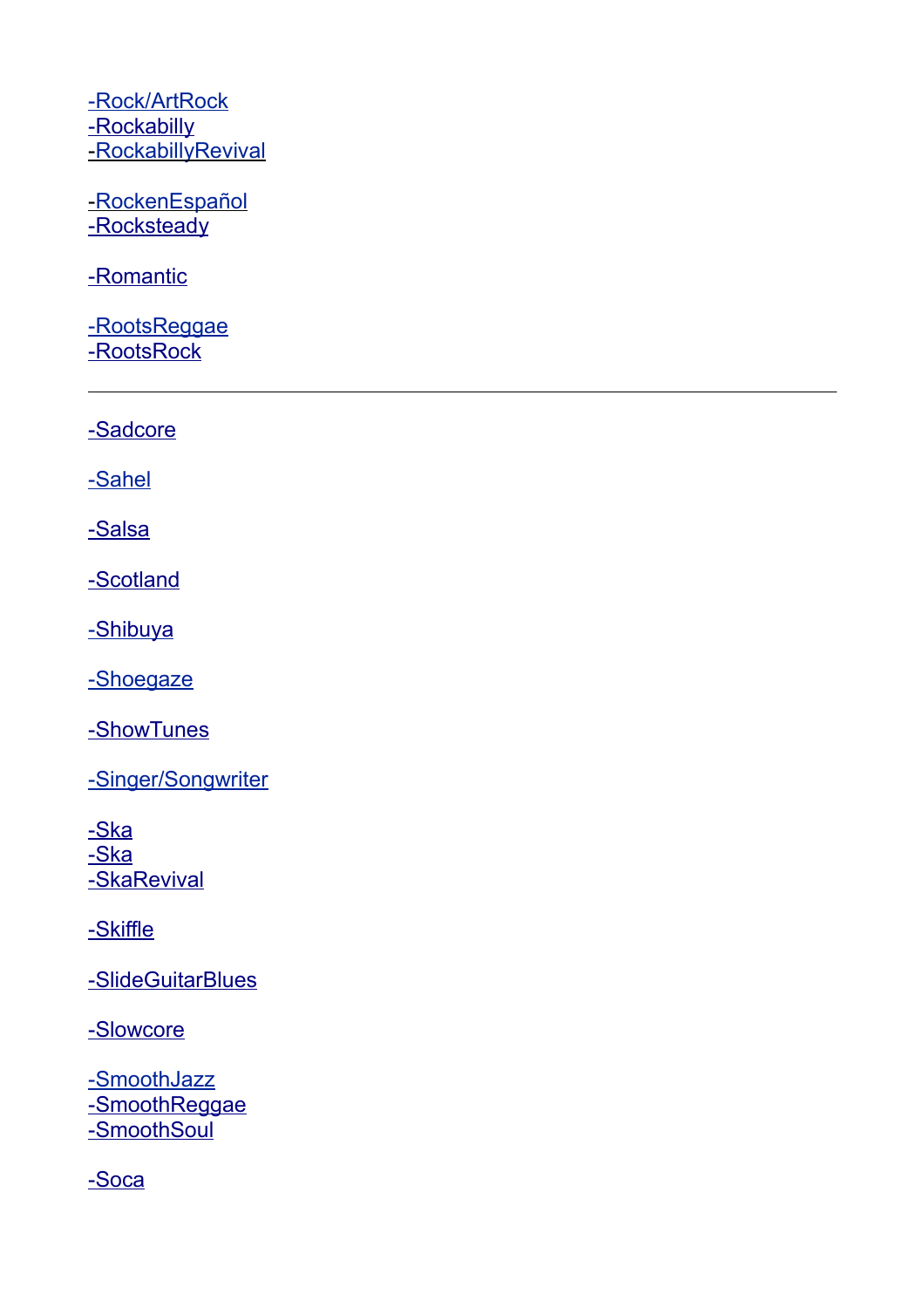-SocialCommentary

 [-](http://www.recordsale.de/ger/php/Search.php?media=all&styletext=Nueva%20Cancion&style=577) [SoftRock](http://www.recordsale.de/ger/php/Search.php?media=all&styletext=Soft%20Rock&style=52)

 [-](http://www.recordsale.de/ger/php/Search.php?media=all&styletext=Spirituals&style=592) [Son](http://www.recordsale.de/ger/php/Search.php?media=all&styletext=Son&style=615)

-SongParody

-SophistiPop

 [-](http://www.recordsale.de/ger/php/Search.php?media=all&styletext=Nueva%20Cancion&style=577) [Soul](http://www.recordsale.de/ger/php/Search.php?media=all&styletext=Soul&style=166) [-Soul](http://www.recordsale.de/ger/php/Search.php?media=all&styletext=Neo-Soul&style=500) -SoulBlues -SoulJazz

-Soundtrack  [-](http://www.recordsale.de/ger/php/Search.php?media=all&styletext=Soundtrack&style=144) [Soundtracks](http://www.recordsale.de/ger/php/Search.php?media=all&styletext=Soundtracks&style=365)  [-](http://www.recordsale.de/ger/php/Search.php?media=all&styletext=Soundtrack&style=144) [SoundArt](http://www.recordsale.de/ger/php/Search.php?media=all&styletext=Sound%20Art&style=760)

 [-](http://www.recordsale.de/ger/php/Search.php?media=all&styletext=Synth%20Pop&style=143) [SouthernGospel](http://www.recordsale.de/ger/php/Search.php?media=all&styletext=Southern%20Gospel&style=881) -SouthernRap -SouthernSoul  [-](http://www.recordsale.de/ger/php/Search.php?media=all&styletext=Southern%20Soul&style=185) [SouthernRock](http://www.recordsale.de/ger/php/Search.php?media=all&styletext=Southern%20Rock&style=527)

 [- Space](http://www.recordsale.de/ger/php/Search.php?media=all&styletext=Space&style=753) -SpaceRock

-SpeedMetal

 [-](http://www.recordsale.de/ger/php/Search.php?media=all&styletext=Soundtrack&style=144) [Spokn](http://www.recordsale.de/ger/php/Search.php?media=all&styletext=Spokn&style=486)

-Spirituals

-SpyMusic

-StandupComedy

 [-](http://www.recordsale.de/ger/php/Search.php?media=all&styletext=Space&style=753) [Stoner Metal](http://www.recordsale.de/ger/php/Search.php?media=all&styletext=Stoner%20Metal&style=650)

-Stride

-StructuredImprovisation

[- Sufi](http://www.recordsale.de/ger/php/Search.php?media=all&styletext=Sufi&style=653)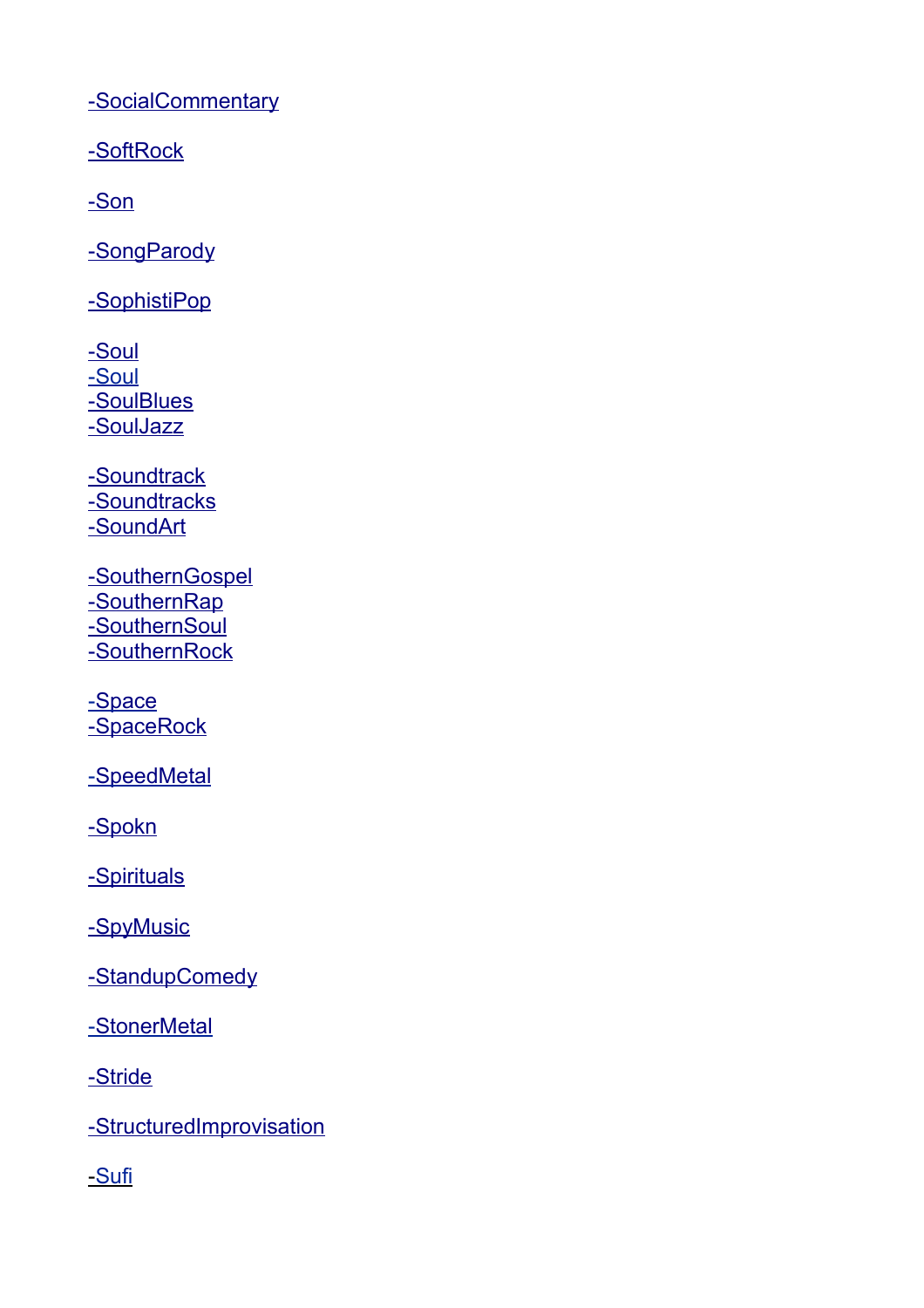[-](http://www.recordsale.de/ger/php/Search.php?media=all&styletext=Soundtrack&style=144) [Sunshine](http://www.recordsale.de/ger/php/Search.php?media=all&styletext=Sunshine%20Pop&style=529)

 [-](http://www.recordsale.de/ger/php/Search.php?media=all&styletext=Soundtrack&style=144) [Surf](http://www.recordsale.de/ger/php/Search.php?media=all&styletext=Surf&style=670)

- Swamp Blues

 [-](http://www.recordsale.de/ger/php/Search.php?media=all&styletext=Spirituals&style=592) [Sweden](http://www.recordsale.de/ger/php/Search.php?media=all&styletext=Sweden&style=687) [-SwedishPop/Rock](http://www.recordsale.de/ger/php/Search.php?media=all&styletext=Swedish%20Pop/Rock&style=139)

[- SweetBands](http://www.recordsale.de/ger/php/Search.php?media=all&styletext=Sweet%20Bands&style=235)

 [-](http://www.recordsale.de/ger/php/Search.php?media=all&styletext=Synth%20Pop&style=143) [Swing](http://www.recordsale.de/ger/php/Search.php?media=all&styletext=Swing&style=236)

[-SynthPop](http://www.recordsale.de/ger/php/Search.php?media=all&styletext=Synth%20Pop&style=143)

 [-](http://www.recordsale.de/ger/php/Search.php?media=all&styletext=Space%20Rock&style=421) [Tech House](http://www.recordsale.de/ger/php/Search.php?media=all&styletext=Tech-House&style=648)

[-Techno](http://www.recordsale.de/ger/php/Search.php?media=all&styletext=Techno&style=62) [-Techno](http://www.recordsale.de/ger/php/Search.php?media=all&styletext=Electro-Techno&style=465)  [-](http://www.recordsale.de/ger/php/Search.php?media=all&styletext=Space%20Rock&style=421) [Techno](http://www.recordsale.de/ger/php/Search.php?media=all&styletext=Techno-Dub&style=779) - [TechnoBass](http://www.recordsale.de/ger/php/Search.php?media=all&styletext=Techno%20Bass&style=945)  [-](http://www.recordsale.de/ger/php/Search.php?media=all&styletext=Space%20Rock&style=421) [TechnoTribal](http://www.recordsale.de/ger/php/Search.php?media=all&styletext=Techno-Tribal&style=823)

 [-](http://www.recordsale.de/ger/php/Search.php?media=all&styletext=Space%20Rock&style=421) [TeenIdol](http://www.recordsale.de/ger/php/Search.php?media=all&styletext=Teen%20Idol&style=317) [-TeenPop](http://www.recordsale.de/ger/php/Search.php?media=all&styletext=Teen%20Pop&style=202)

[-Tejano](http://www.recordsale.de/ger/php/Search.php?media=all&styletext=Tejano&style=693)

[-TelevisionMusic](http://www.recordsale.de/ger/php/Search.php?media=all&styletext=Television%20Music&style=743) [-TelevisionSoundtracks](http://www.recordsale.de/ger/php/Search.php?media=all&styletext=Television%20Soundtracks&style=804)

[- TexasBlues](http://www.recordsale.de/ger/php/Search.php?media=all&styletext=Texas%20Blues&style=274)

[- ThirdWaveSkaRevival](http://www.recordsale.de/ger/php/Search.php?media=all&styletext=Third%20Wave%20Ska%20Revival&style=818)

 [-](http://www.recordsale.de/ger/php/Search.php?media=all&styletext=Space%20Rock&style=421) [Thrash](http://www.recordsale.de/ger/php/Search.php?media=all&styletext=Thrash&style=521)

[- TinPanAlleyPop](http://www.recordsale.de/ger/php/Search.php?media=all&styletext=Tin%20Pan%20Alley%20Pop&style=243)

[- TorchSongs](http://www.recordsale.de/ger/php/Search.php?media=all&styletext=Torch%20Songs&style=239)

- [Traditional](http://www.recordsale.de/ger/php/Search.php?media=all&styletext=Traditional%20Pop&style=218)  [-](http://www.recordsale.de/ger/php/Search.php?media=all&styletext=Traditional%20Pop&style=218) [TraditionalCountry](http://www.recordsale.de/ger/php/Search.php?media=all&styletext=Traditional%20Country&style=435)  [-](http://www.recordsale.de/ger/php/Search.php?media=all&styletext=Neo-Traditional%20Folk&style=635) [TraditionalFolk](http://www.recordsale.de/ger/php/Search.php?media=all&styletext=Traditional%20Folk&style=429)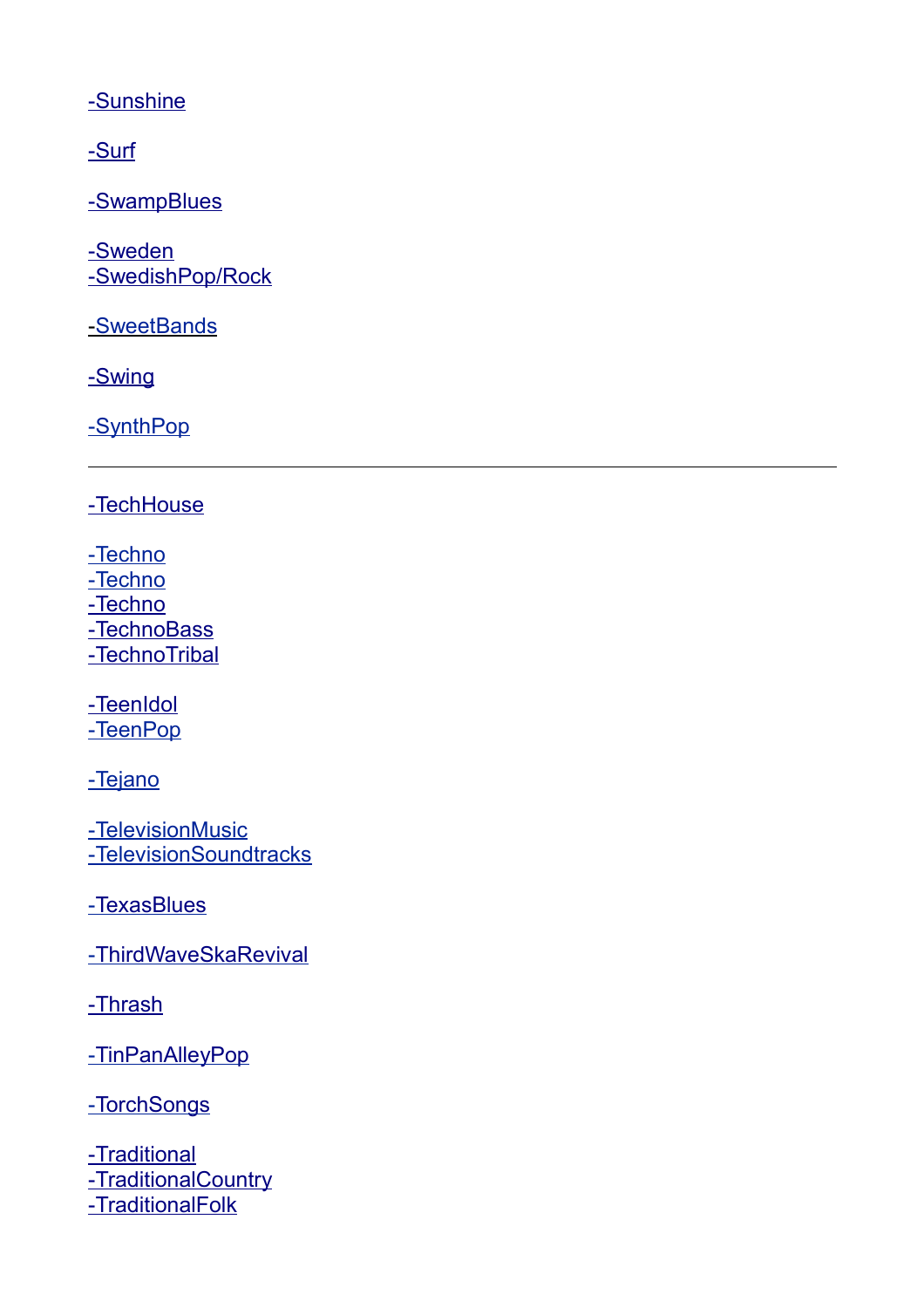[-TraditionalFolk](http://www.recordsale.de/ger/php/Search.php?media=all&styletext=Neo-Traditional%20Folk&style=635)  [-](http://www.recordsale.de/ger/php/Search.php?media=all&styletext=Traditional%20Pop&style=218) [TraditionalGospel](http://www.recordsale.de/ger/php/Search.php?media=all&styletext=Traditional%20Gospel&style=593)  [-](http://www.recordsale.de/ger/php/Search.php?media=all&styletext=Traditional%20Gospel&style=593) [TraditionalIrishFolk](http://www.recordsale.de/ger/php/Search.php?media=all&styletext=Traditional%20Irish%20Folk&style=395)  [-](http://www.recordsale.de/ger/php/Search.php?media=all&styletext=Traditional%20Irish%20Folk&style=395) [TradJazz](http://www.recordsale.de/ger/php/Search.php?media=all&styletext=Trad%20Jazz&style=401)

- [Trance](http://www.recordsale.de/ger/php/Search.php?media=all&styletext=Trance&style=333)

- [Tribal House](http://www.recordsale.de/ger/php/Search.php?media=all&styletext=Tribal-House&style=574)

 [-](http://www.recordsale.de/ger/php/Search.php?media=all&styletext=Space%20Rock&style=421) [Trinidad](http://www.recordsale.de/ger/php/Search.php?media=all&styletext=Trinidad&style=409)

 [-](http://www.recordsale.de/ger/php/Search.php?media=all&styletext=Space%20Rock&style=421) [Trip-Hop](http://www.recordsale.de/ger/php/Search.php?media=all&styletext=Trip-Hop&style=148)

[- Trova](http://www.recordsale.de/ger/php/Search.php?media=all&styletext=Trova&style=616)

[- Tropical](http://www.recordsale.de/ger/php/Search.php?media=all&styletext=Tropical&style=618)

 [-](http://www.recordsale.de/ger/php/Search.php?media=all&styletext=Space%20Rock&style=421) [Turntablism](http://www.recordsale.de/ger/php/Search.php?media=all&styletext=Turntablism&style=282)

[- TVSoundtrack](http://www.recordsale.de/ger/php/Search.php?media=all&styletext=TV%20Soundtrack&style=910)

[- TweePop](http://www.recordsale.de/ger/php/Search.php?media=all&styletext=Twee%20Pop&style=394)

[-UndergroundRap](http://www.recordsale.de/ger/php/Search.php?media=all&styletext=Underground%20Rap&style=381)

 [-](http://www.recordsale.de/ger/php/Search.php?media=all&styletext=Urban&style=133) [UnitedStatesofAmerica](http://www.recordsale.de/ger/php/Search.php?media=all&styletext=United%20States%20of%20America&style=284)

-UptownSoul

-Urban [-UrbanBlues](http://www.recordsale.de/ger/php/Search.php?media=all&styletext=Urban%20Blues&style=550) -UrbanCowboy

 [-](http://www.recordsale.de/ger/php/Search.php?media=all&styletext=Space%20Rock&style=421) [Vocal](http://www.recordsale.de/ger/php/Search.php?media=all&styletext=Vocal&style=54) [- VocalJazz](http://www.recordsale.de/ger/php/Search.php?media=all&styletext=Vocal%20Jazz&style=50) [-VocalPop](http://www.recordsale.de/ger/php/Search.php?media=all&styletext=Vocal%20Pop&style=323)

 [-](http://www.recordsale.de/ger/php/Search.php?media=all&styletext=Space%20Rock&style=421) [Vocalese](http://www.recordsale.de/ger/php/Search.php?media=all&styletext=Vocalese&style=887)

 [- WestCoastBlues](http://www.recordsale.de/ger/php/Search.php?media=all&styletext=West%20Coast%20Blues&style=484)  [-](http://www.recordsale.de/ger/php/Search.php?media=all&styletext=Space%20Rock&style=421) [WestCoastJazz](http://www.recordsale.de/ger/php/Search.php?media=all&styletext=West%20Coast%20Jazz&style=769)